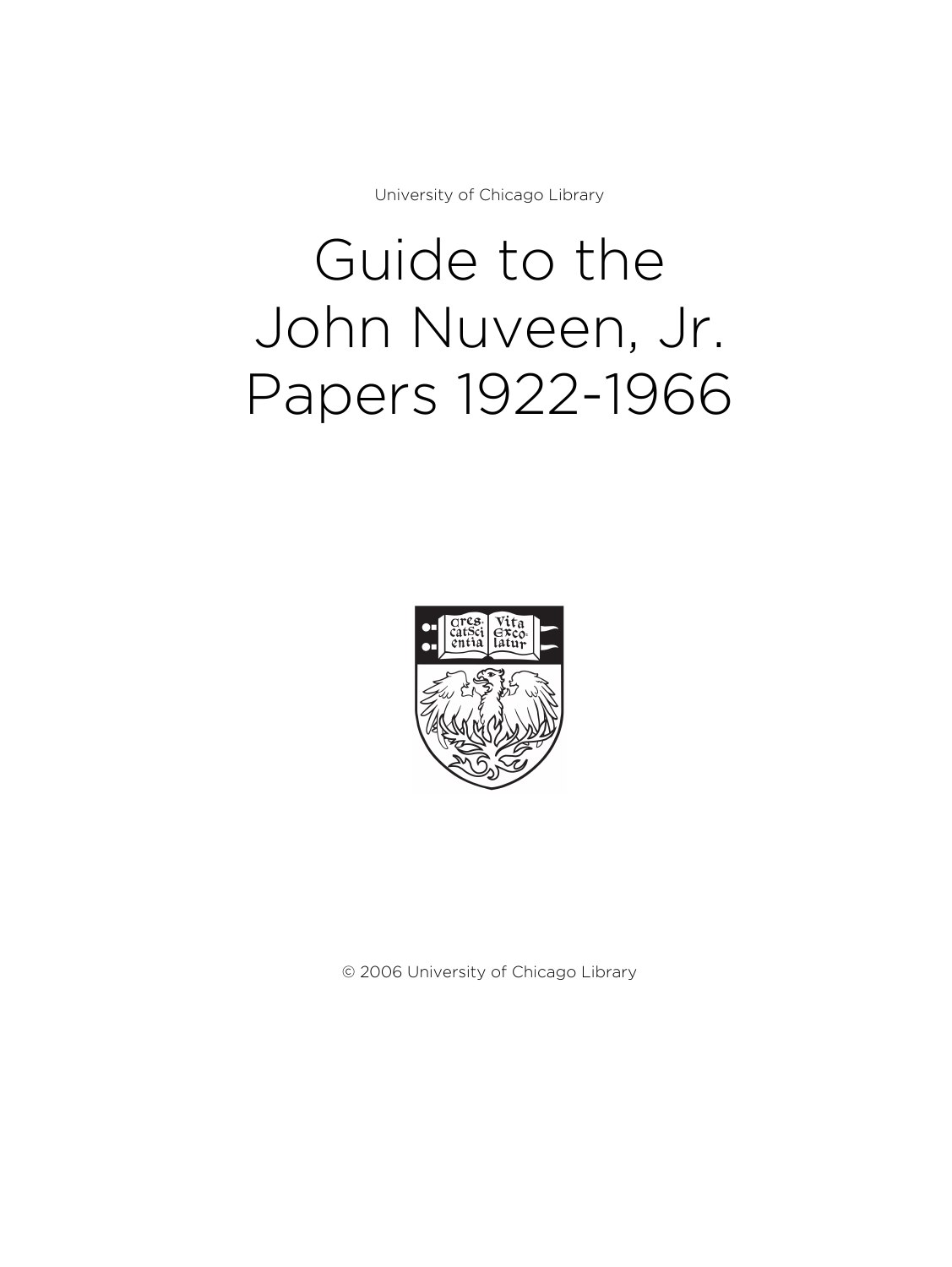# **Table of Contents**

| Acknowledgments                 |    |
|---------------------------------|----|
| Descriptive Summary             |    |
| Information on Use              |    |
| Access                          |    |
| Citation                        |    |
| <b>Biographical Note</b>        |    |
| Scope Note                      |    |
| <b>Related Resources</b>        |    |
| <b>Subject Headings</b>         |    |
| <b>INVENTORY</b>                |    |
| Series I: University of Chicago |    |
| Series II: Chicago and Illinois | 11 |
| Series III: Politics            | 15 |
| Series IV: International        |    |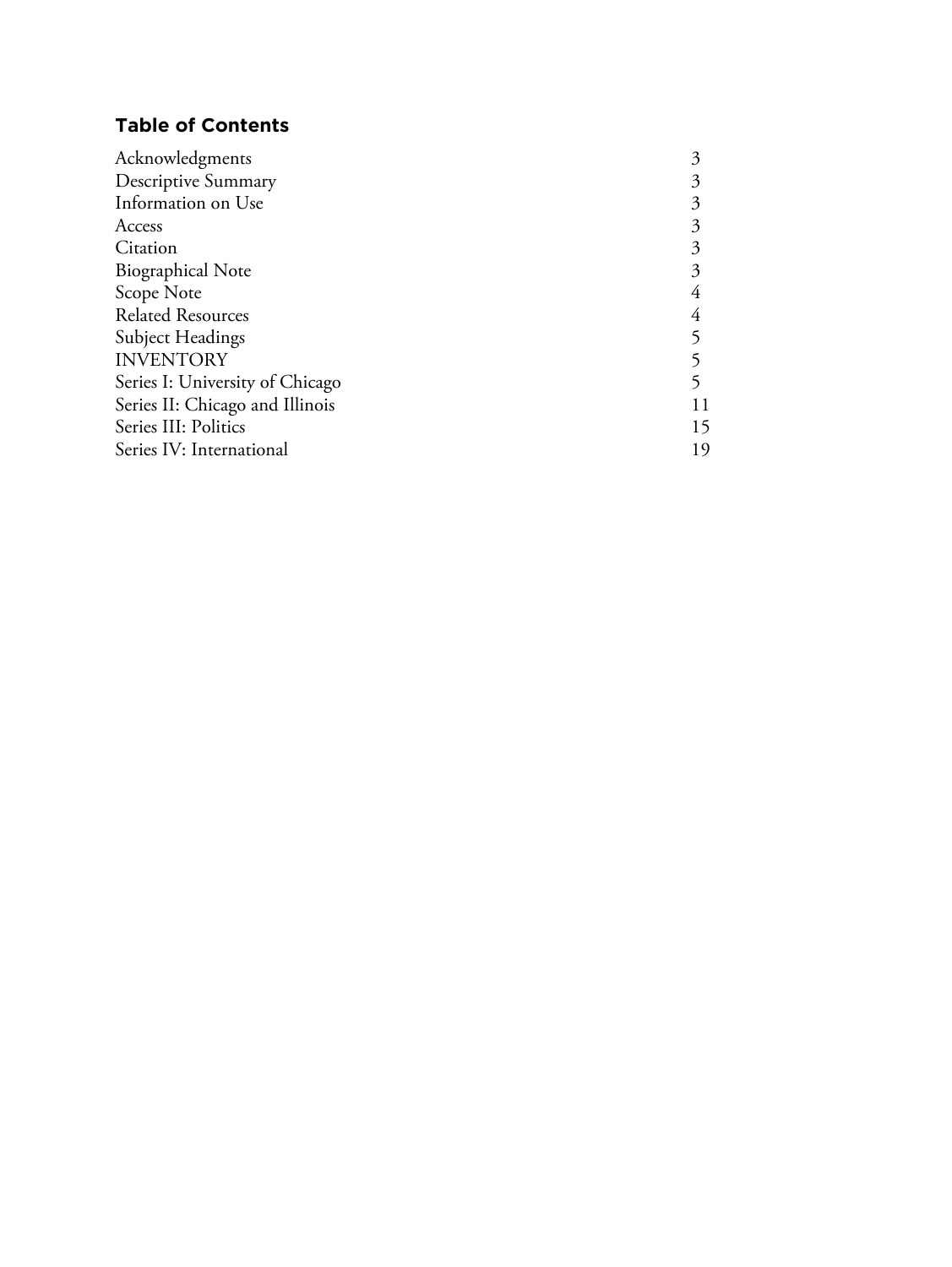# **Descriptive Summary**

| <b>Identifier</b> | <b>ICU.SPCL.NUVEEN</b>                                                                                                                                                                                                                                                                                                                                                                                                                                                                                                                                                                                                                                                                                                     |
|-------------------|----------------------------------------------------------------------------------------------------------------------------------------------------------------------------------------------------------------------------------------------------------------------------------------------------------------------------------------------------------------------------------------------------------------------------------------------------------------------------------------------------------------------------------------------------------------------------------------------------------------------------------------------------------------------------------------------------------------------------|
| <b>Title</b>      | Nuveen, John, Jr Papers                                                                                                                                                                                                                                                                                                                                                                                                                                                                                                                                                                                                                                                                                                    |
| Date              | 1922-1966                                                                                                                                                                                                                                                                                                                                                                                                                                                                                                                                                                                                                                                                                                                  |
| <b>Size</b>       | 62.5 linear feet (80 boxes)                                                                                                                                                                                                                                                                                                                                                                                                                                                                                                                                                                                                                                                                                                |
| <b>Repository</b> | Special Collections Research Center, University of Chicago Library<br>1100 East 57th Street<br>Chicago, Illinois 60637 U.S.A.                                                                                                                                                                                                                                                                                                                                                                                                                                                                                                                                                                                              |
| <b>Abstract</b>   | Investment banker, community leader, University of Chicago trustee,<br>and diplomat. Material relates primarily to organizations and issues with<br>which Nuveen was affiliated: the University of Chicago, the Baptist<br>Theological Union, the City of Chicago, the Chicago Crime Commission,<br>the Illinois Veterans and Civilians Committee, the Illinois Board of<br>Public Welfare Commissioners, the United States War Production Board,<br>the American Friends of the Middle East, the Marshall Plan, Dwight<br>Eisenhower's presidential campaign, the Bricker Amendment, Adlai<br>Stevenson's presidential campaign, opposition to Joseph McCarthy, local and<br>federal politics, and international affairs. |

# **Acknowledgments**

## **Information on Use**

## **Access**

No restrictions.

# **Citation**

When quoting material from this collection, the preferred citation is: Nuveen, John, Jr.. Papers, [Box #, Folder #], Special Collections Research Center, University of Chicago Library

# **Biographical Note**

Born 1896 to John Nuveen Sr. and Ida (Strawbridge) Nuveen, John Jr. was raised I Chicago, Il to parents who were very active in the local Baptist community. John Sr. established the now famous John Nuveen Company, which sold municipal bonds specializing in school and public works. In 1910, John Jr.'s mother passed away and his father married Anna Strawbridge (the sister to his mother). John Sr. was very active in all kevels of the Baptist community in Chicago - he was president of the Chicago Baptist Social Union from 1924-1925, he served on the board of the finance committee of the Chicago Baptist Association for a number of years, both he and his wife were active in the Baptist Missionary Training School in Chicago, additionally John Sr.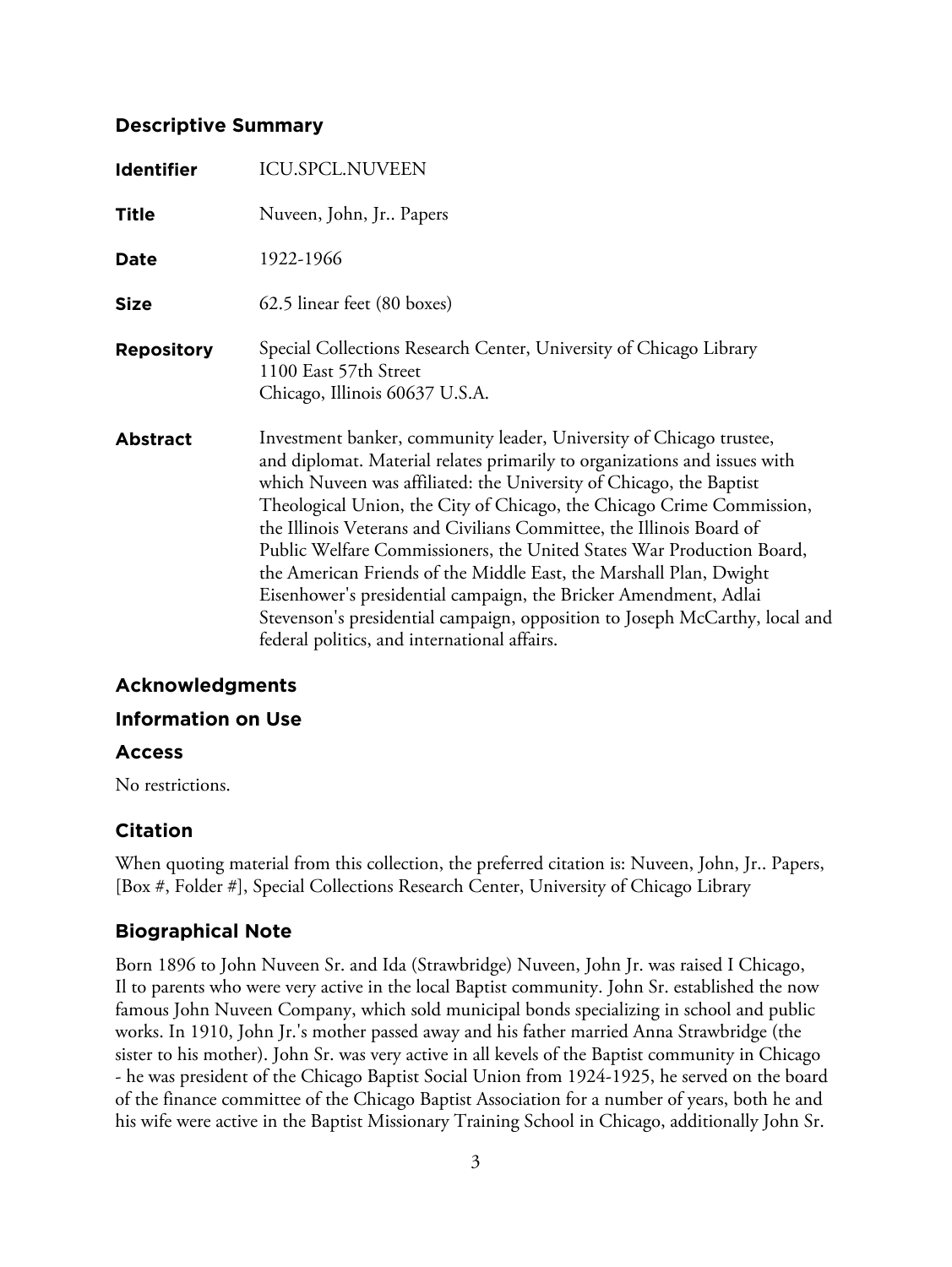served as president of the Northern Baptist Publication Society, as a delegate to the Northern Baptist Convention and was a founder of the Baptist World Alliance, to name just some of his affiliations and positions of leadership.

Similarly, John Jr., followed in many of his father's footsteps and became an active participant in the Baptist community and as well in the development of the University of Chicago as an educational institution. John Jr. attended the University in its first decades of establishment and graduated from the institution with a Ph.B. from the School of Commerce and Administration. While at the University, John Jr. was active in the fraternity Alpha Delta Phi, an organization that he maintained ties with for the remainder of his life. After his graduation he entered the family business while also maintaining connections to a number of social organization. He was on the boards of such institutions as the Baptist Theological Union, the University of Chicago, the YMCA, and the Chicago City Manager Committee to name a few. Nuveen was involved in a number of the controversies in the University's history, including the removal of the university from Big Ten football, the University's involvement in the war effort during World War II, and beyond the University's wall, the post-war Marshall Plan's Economic Cooperation Administration, a group created to help structure the rehabilitation of Europe.

John Nuveen, Jr. died in his home of a stroke on August 8, 1968 at the age of 72.

# **Scope Note**

The collection is divided into four series:

Series I, University of Chicago, primarily contains information on the University's Fiftieth Anniversary Campaign, Alumni Foundation meetings and plans, the Divinity School, the Baptist Theological Union, the Board of Trustees, and various other University committees and fundraising efforts. Series I also contains information regarding the University's withdrawal from the Big Ten Football association.

Series II, Chicago and Illinois, documents Nuveen's service on several city and state bodies, including the Chicago City Manager Committee, the Chicago Crime Commission, Illinois Veterans and Civilian Committee and the Board of Public Welfare Commissioners. This series also includes files on local issues.

Series III, Politics, contains files on city, state and national political campaigns, candidates and issues.

Series IV, International, includes files on U.S. foreign affairs, international organizations and issues, such as NATO, international law and trade, World War II, the Marshall Plan, and the Peace Corps, and a series of clippings files on countries and regions. This series also contains material documenting Nuveen's service on the War Production Board.

# **Related Resources**

The following related resources are located in the Department of Special Collections: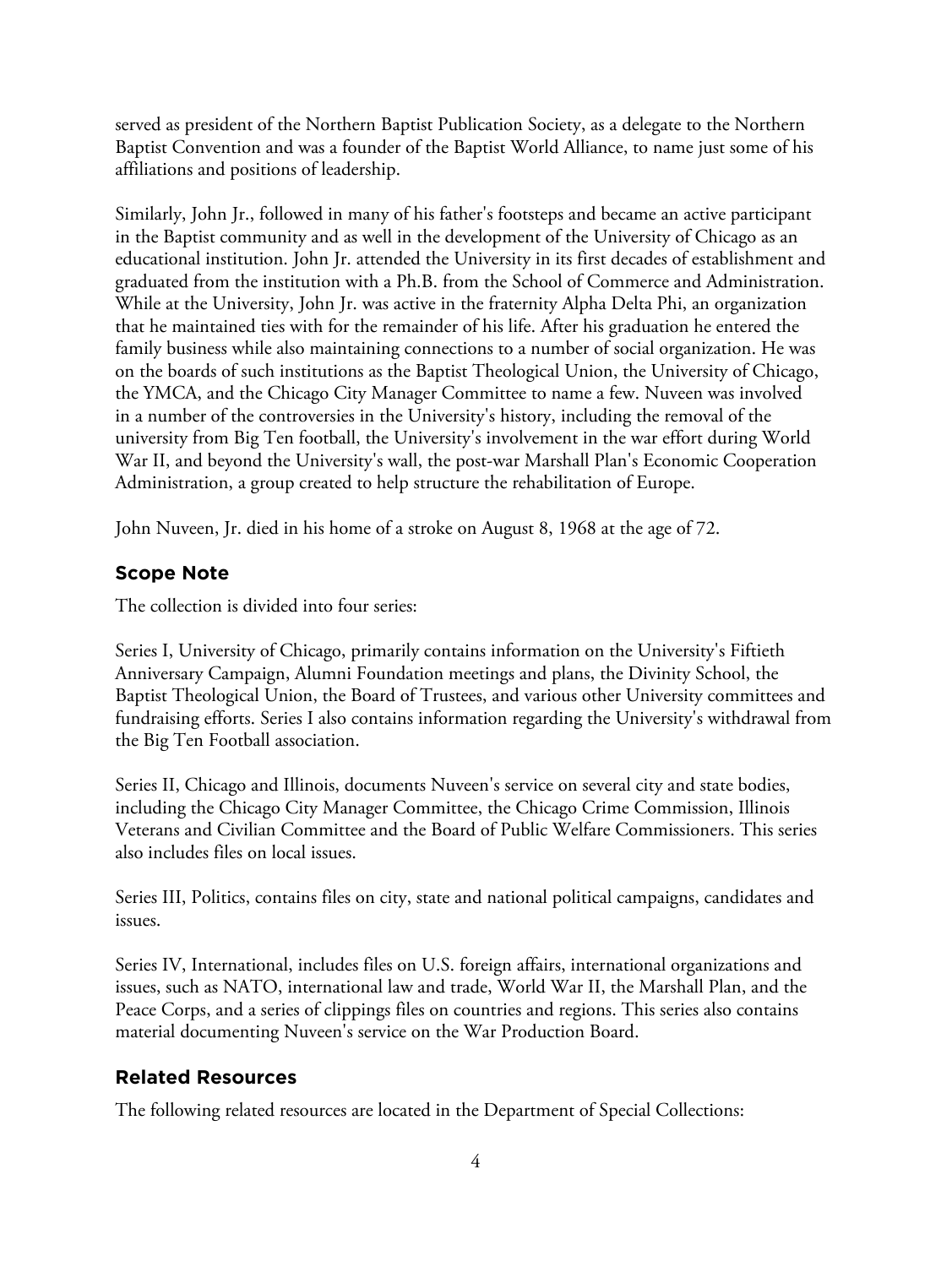http://www.lib.uchicago.edu/e/spcl/select.html

John Nuveen A Life of Service by Jerald C. Brauer. Published by The Baptist Theological Union of Chicago. 1997.

# **Subject Headings**

- Eisenhower, Dwight D. (Dwight David), 1890-1969
- Nuveen, John, 1896-
- McCarthy, Joseph, 1908-1957
- Stevenson, Adlai E. (Adlai Ewing), 1900-1965
- University of Chicago -- Alumni and alumnae
- University of Chicago. Alumni Council
- University of Chicago. Board of Trustees
- University of Chicago. Divinity School
- American Friends of the Middle East
- Baptist Theological Union (Chicago, Ill.)
- Chicago Crime Commission
- Illinois. Board of Public Welfare Commissioners
- United States. War Production Board
- United States -- Politics and government -- 1945-1989
- Chicago (Ill.)

# **INVENTORY**

## **Series I: University of Chicago**

## **Box 1**

#### **Folder 1**

The University of Chicago

## **Box 1**

## **Folder 2**

Fiftieth Anniversary Organization, Executive Committee of Committee on Development, 1941

#### **Box 1**

## **Folder 3**

Fiftieth Anniversary Organization, Executive Committee of Committee on Development, 1939-40

## **Box 1**

## **Folder 4**

Fiftieth Anniversary Campaign, Publicity Committee

## **Box 1**

# **Folder 5**

Extra copies of speech of MacGregors and Randalls in re Alumni of Univ. of Chicago

# **Box 1**

#### **Folder 6**

Alumni Council Weekly Lunch, Jan-Mar 1939 Alumni Dean Reorganization Committee Proposed Alumni Division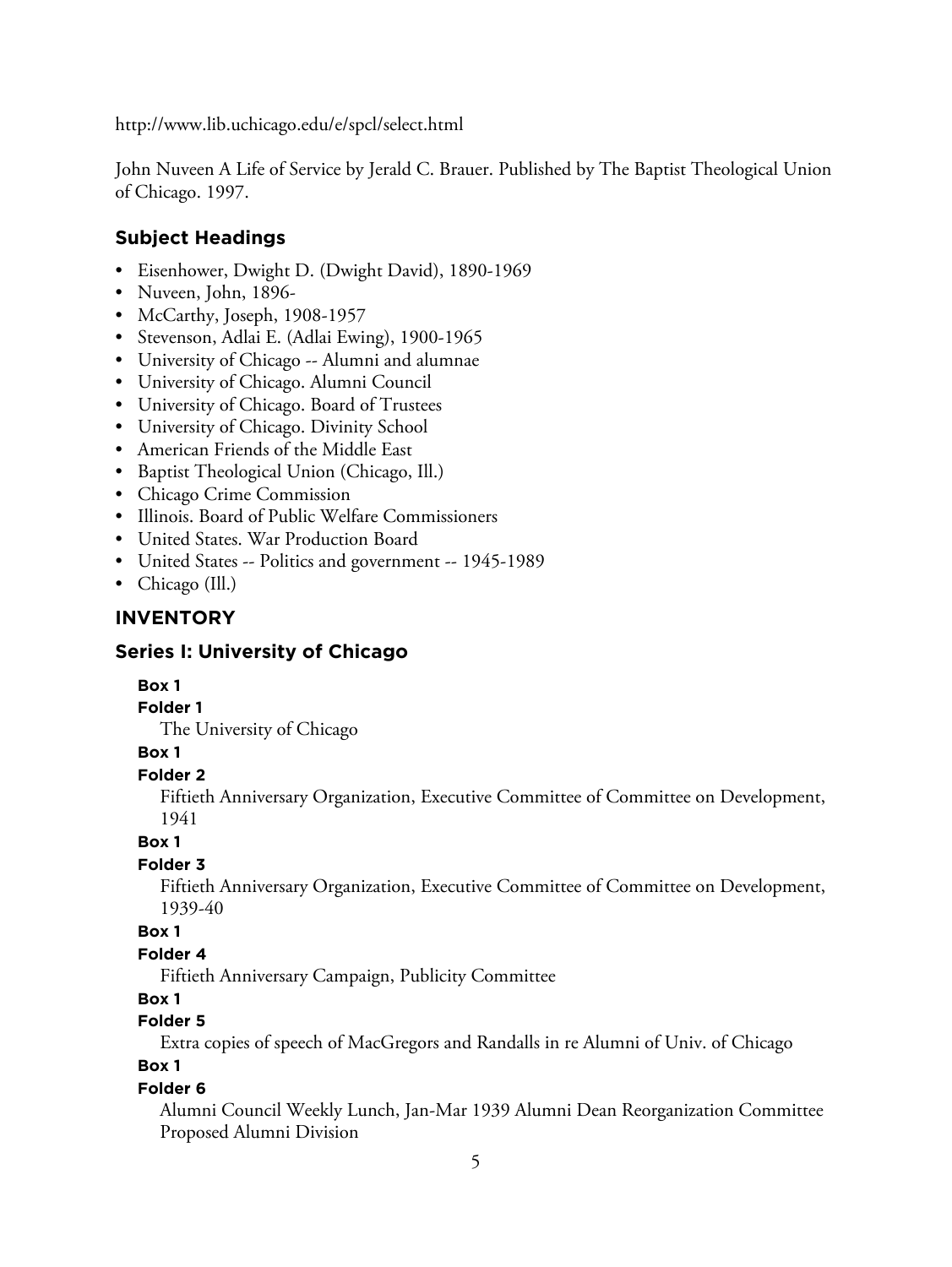**Box 2 Folder 1** Alumni Council, 1922-1939 **Box 2 Folder 2** Alumni Council, Jan 1939-Dec 1940 **Box 2 Folder 3** Alumni Council, 1941 **Box 2 Folder 4** Alumni Foundation, 1950-51 **Box 2 Folder 5** Alumni Foundation, Minutes--Board of Directors, 1941-44 **Box 3 Folder 1** Alumni Foundation, 1941-3 **Box 3 Folder 2** Alumni Foundation, Suggestive material re campaign **Box 3 Folder 3** Alumni Foundation, Advisory Committee **Box 3 Folder 4** Alumni Foundation, Chicago Area Committee **Box 3 Folder 5** Alumni Foundation, Executive Committee **Box 3 Folder 6** Alumni Foundation, Fiftieth Anniversary Celebration **Box 3 Folder 7** Alumni Foundation, Foundation News **Box 3 Folder 8** Alumni Foundation, General **Box 3 Folder 9** Alumni Foundation, National Committee or Out of Town Campaign **Box 4 Folder 1** Alumni Foundation, Mailings re campaign **Box 4**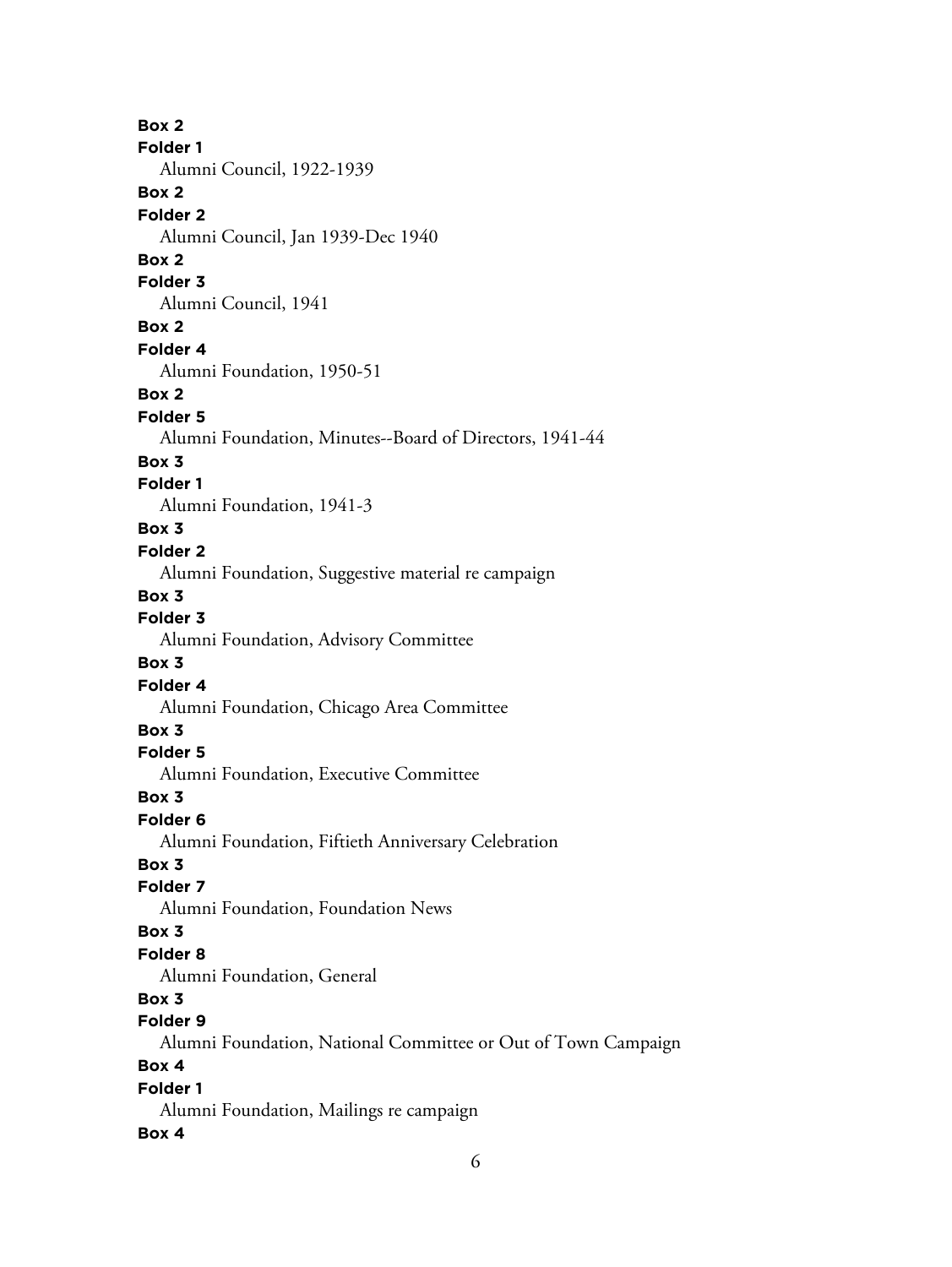**Folder 2** Alumni Foundation, Out of Town Meetings **Box 4 Folder 3** Alumni Foundation, Pledges, 1941 **Box 4 Folder 4** Alumni Foundation, Pledges, 1940 **Box 4 Folder 5** Alumni Foundation, Secretary's Reports **Box 5 Folder 1** Alumni Foundation, Speakers Bureau **Box 5 Folder 2** Alumni Foundation, Chicago Area--Special Gifts Committee **Box 5 Folder 3** Alumni Foundation, Chicago Area--Special Gifts Dinner, Drake Hotel Jan. 18, 1940 **Box 5 Folder 4** Alumni Foundation, Steering Committee **Box 5 Folder 5** Alumni Foundation, Time Schedules and Budgets **Box 5 Folder 6** Divinity School, B.T.U. 1936-40 **Box 5 Folder 7** Divinity School, B.T.U. 1941 **Box 5 Folder 8** B.T.U., 1950-51 **Box 6 Folder 1** B.T.U., 1952 **Box 6 Folder 2** B.T.U., 1953 **Box 6 Folder 3** Board of Trustees - Alumni Controversy **Box 6 Folder 4**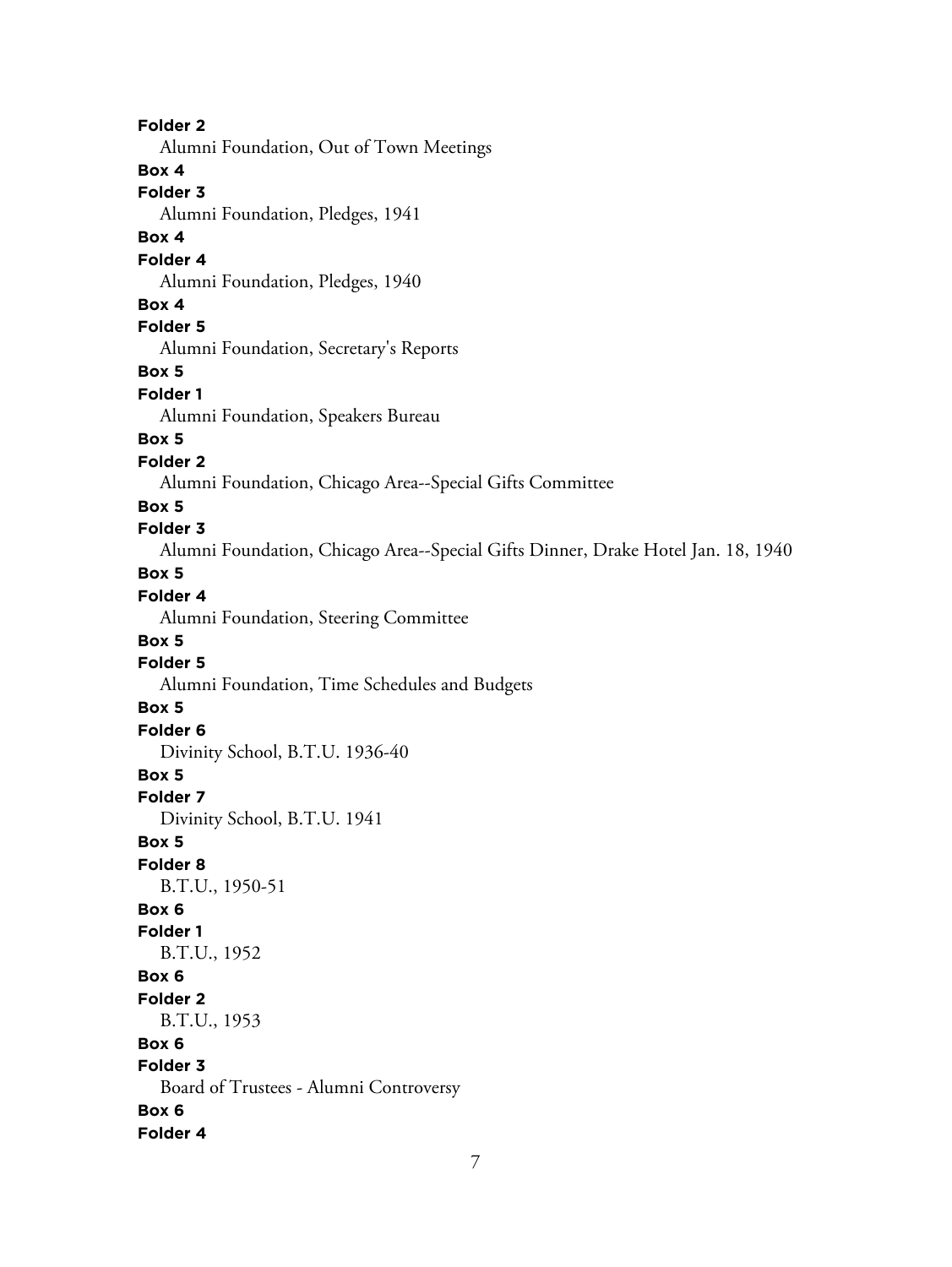Board of Trustees **Box 6 Folder 5** Board of Trustees, 1941 **Box 6 Folder 6** Board of Trustees, 1942 **Box 7 Folder 1** Board of Trustees, 1943 **Box 7 Folder 2** Board of Trustees, 1944 **Box 7 Folder 3** Board of Trustees, 1945 **Box 7 Folder 4** Board of Trustees, 1946 **Box 7 Folder 5** Board of Trustees, Letters of Congratulations **Box 7 Folder 6** Campaign for Development, 1924-26 **Box 8 Folder 1** Chicago Alumni Club **Box 8 Folder 2** Class of 1918--Gift to University of Chicago **Box 8 Folder 3** Committee on Development "Confidential Reports" 1950-51 **Box 8 Folder 4** Committee on Development, 1950 **Box 8 Folder 5** Committee on Instruction and Research, 1942-43 **Box 8 Folder 6** Committee on Instruction and Research, 1944 **Box 8 Folder 7** Committee on Instruction and Research, 1945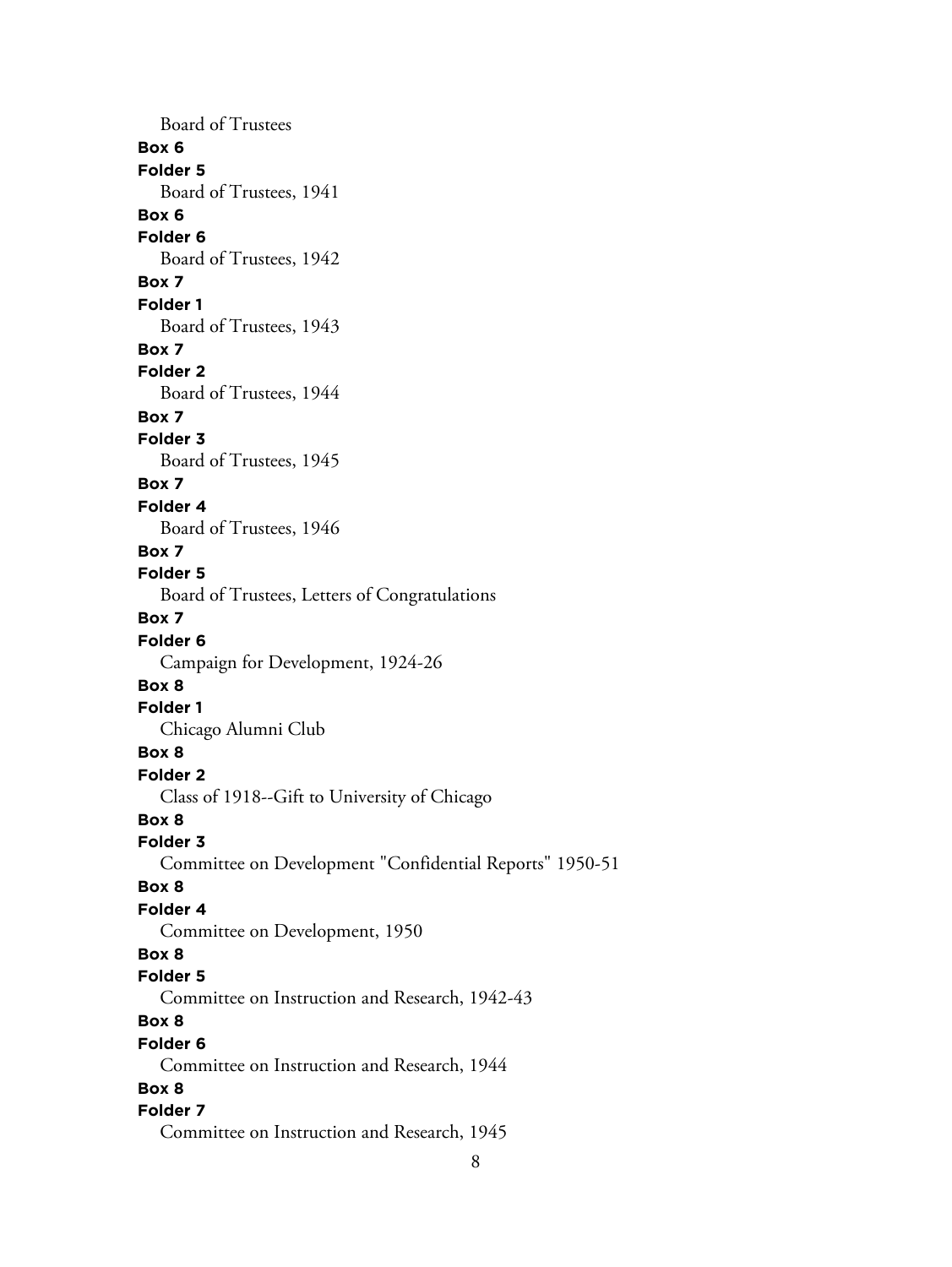**Box 8 Folder 8** Committee on Instruction and Research, 1946 **Box 9 Folder 1** Committee on Instruction and Research, 1947; Minutes, 1939-1946 **Box 9 Folder 2** Committee on Nominations **Box 9 Folder 3** Committee on Religious Qualifications **Box 9 Folder 4** Committee on Social Thought **Box 9 Folder 5** Finance and Investment, 1951 **Box 10 Folder 1** Encyclopedia Britannica, Financial Reports, 1943-46 **Box 10 Folder 2** Football, letters after Big Ten Withdrawal **Box 10 Folder 3** Football, letters before Big Ten Withdrawal **Box 10 Folder 4** Football, Newspaper Comments after Big Ten Withdrawal **Box 10 Folder 5** Football, Speech **Box 11 Folder 1** Football Material Selected for Chancellor Kimpton **Box 11 Folder 2** Football -- Portfolio, etc. **Box 11 Folder 3** "Fraternities" **Box 11 Folder 4** General, 1950-51 **Box 11**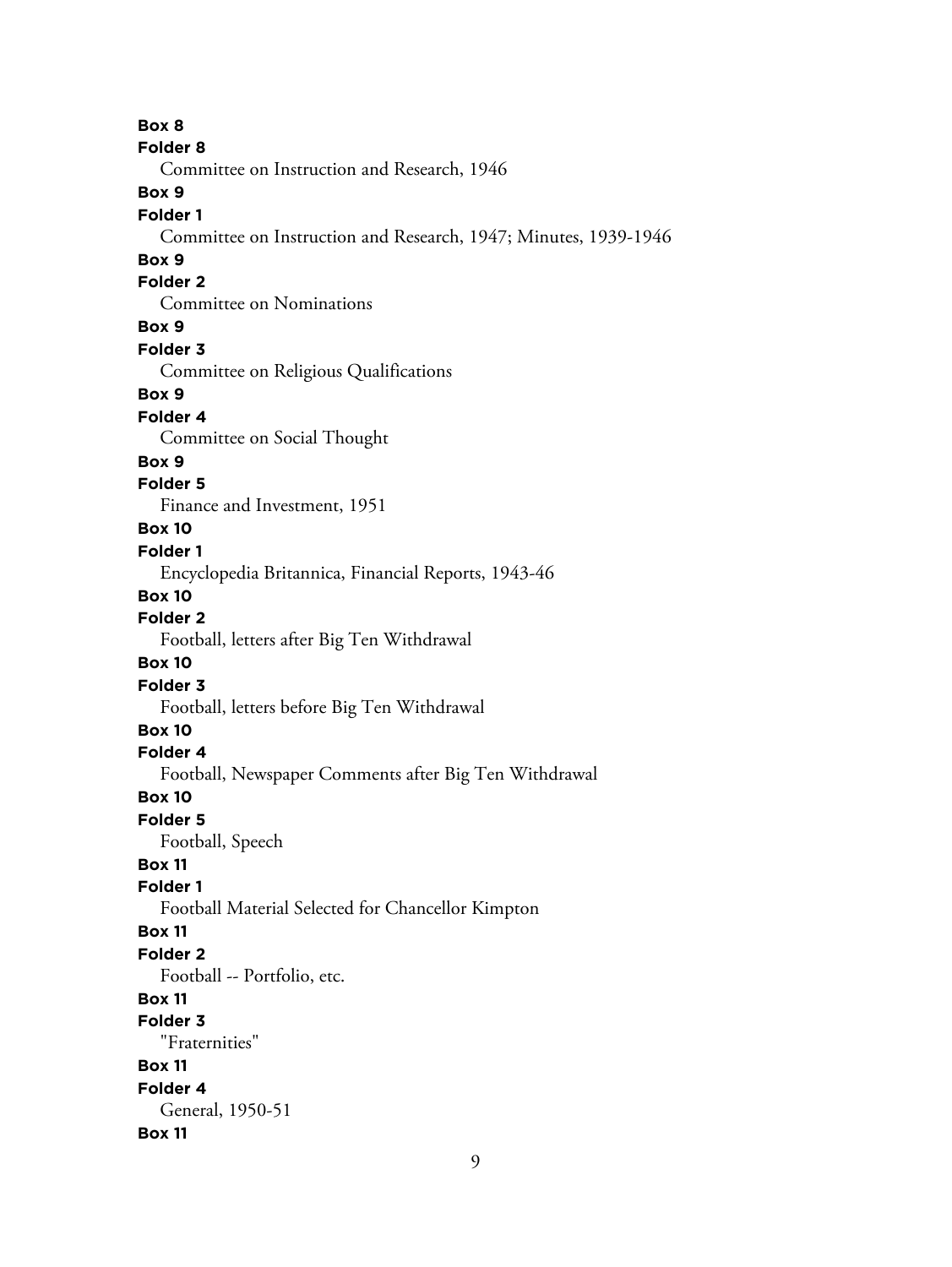**Folder 5** Alumni Association **Box 12 Folder 1** General, 1925-38 **Box 12 Folder 2** General, 1939-40 **Box 12 Folder 3** General, 1940 **Box 12 Folder 4** General, 1941 **Box 13 Folder 1** Lasker Gold Course (Mill Road Farm) **Box 13 Folder 2** Material for Speeches (Miscellaneous) **Box 13 Folder 3** Material for Speeches (Hutchins) **Box 13 Folder 4** (Miscellaneous) **Box 13 Folder 5** Nucleonics and Physical Science Development **Box 13 Folder 6** New Bachelor's Degree **Box 13 Folder 7** Newspaper Publicity **Box 13 Folder 8** Owl and Serpent **Box 14 Folder 1** Owl and Serpent **Box 14 Folder 2** Owl and Serpent Biennial letter (now Quadrennial) **Box 14 Folder 3**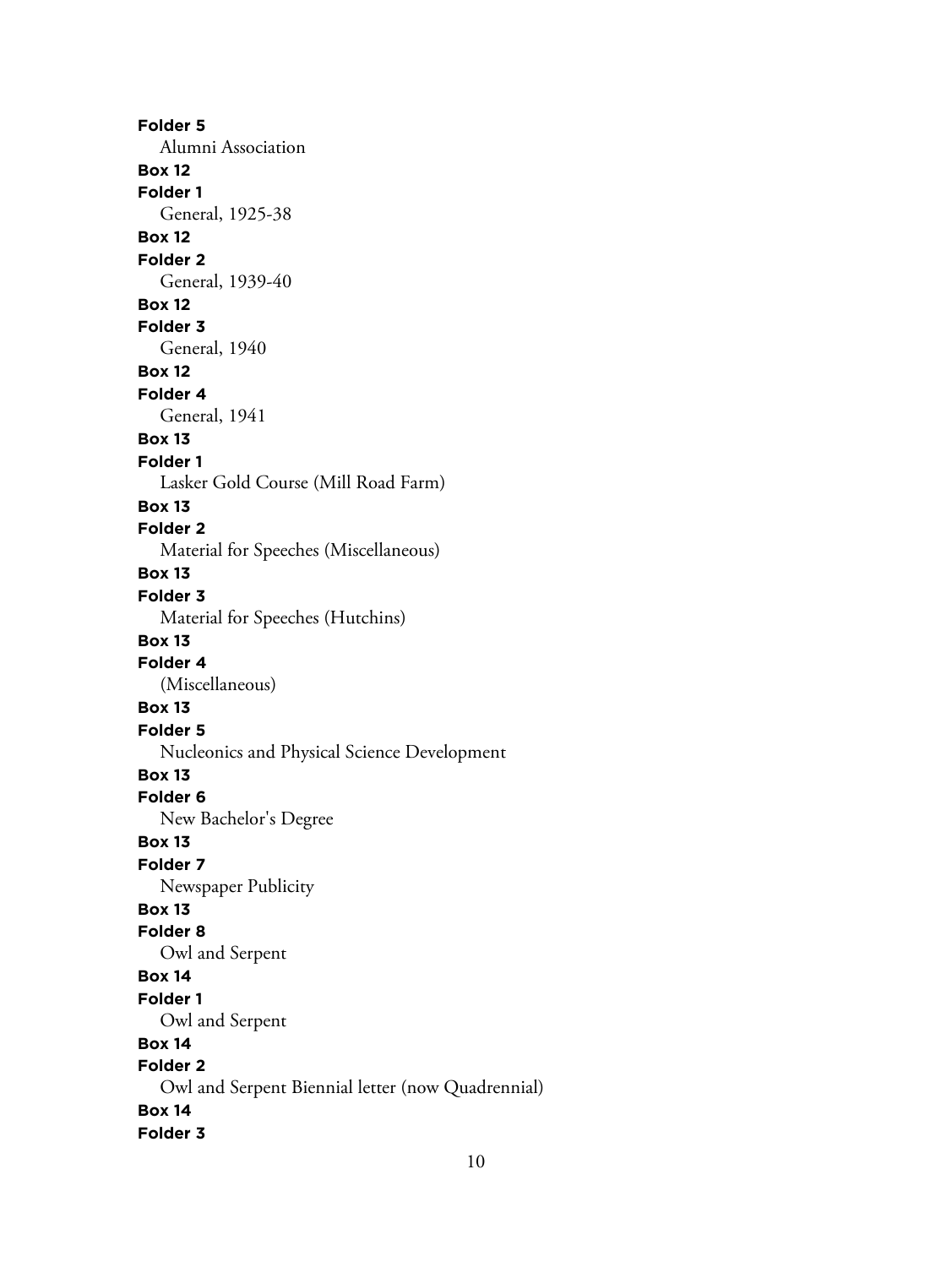Owl and Serpent Publications Committee **Box 14 Folder 4** Press Releases **Box 14 Folder 5** University of Chicago Press **Box 14 Folder 6** Rush Medical School **Box 14 Folder 7** Seminar **Box 14 Folder 8** Settlement **Box 14 Folder 9** Special Committee on Unconventional Investments Involving Management **Box 14 Folder 10** Undergraduate **Box 14 Folder 11** "The University Observer" **Box 14 Folder 12**

University Senate

# **Series II: Chicago and Illinois**

**Box 15 Folder 1** Chicago Crime Commission, 1951-2 **Box 15 Folder 2** Chicago Crime Commission, 1953-54 **Box 15 Folder 3** Chicago Crime Commission, 1957 **Box 15 Folder 4** Chicago Crime Commission, 1963-64 **Box 16 Folder 1** Chicago Crime Commission, 1965 **Box 16**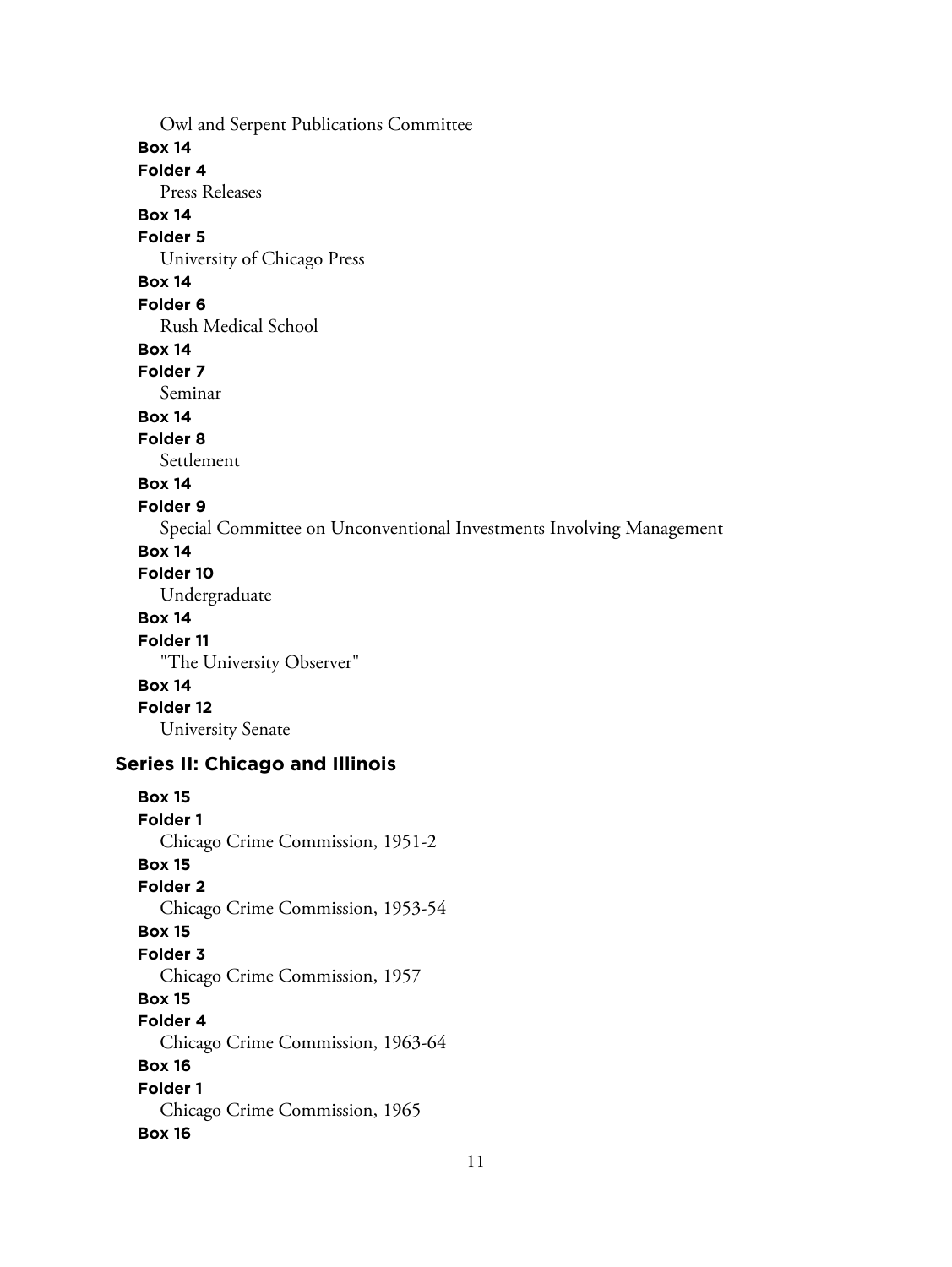**Folder 1a** Chicago Historical Society **Box 16 Folder 2** Chicago Plan Commission **Box 16 Folder 3** Citizens of Greater Chicago, 1954 **Box 16 Folder 4** Citizens of Greater Chicago, 1955 **Box 16 Folder 5** Citizens of Greater Chicago, 1957 **Box 16 Folder 6** Citizens of Greater Chicago, 1960 **Box 16 Folder 7** Citizens of Greater Chicago, Newspaper publicity **Box 16 Folder 8** Citizens of Greater Chicago **Box 17 Folder 1** Chicago Daily News **Box 17 Folder 2** Chicago Sun-Times **Box 17 Folder 3** The Chicago Tribune **Box 17 Folder 4** All-Chicago Citizens' Committee **Box 17 Folder 5** Urban Planning--Greece--C.A. Doxiadis **Box 17 Folder 6** Department of Public Welfare--Illinois Psychiatric Research Council **Box 17 Folder 7** Illinois Veterans and Civilian Committee--Bonus Act **Box 17 Folder 8**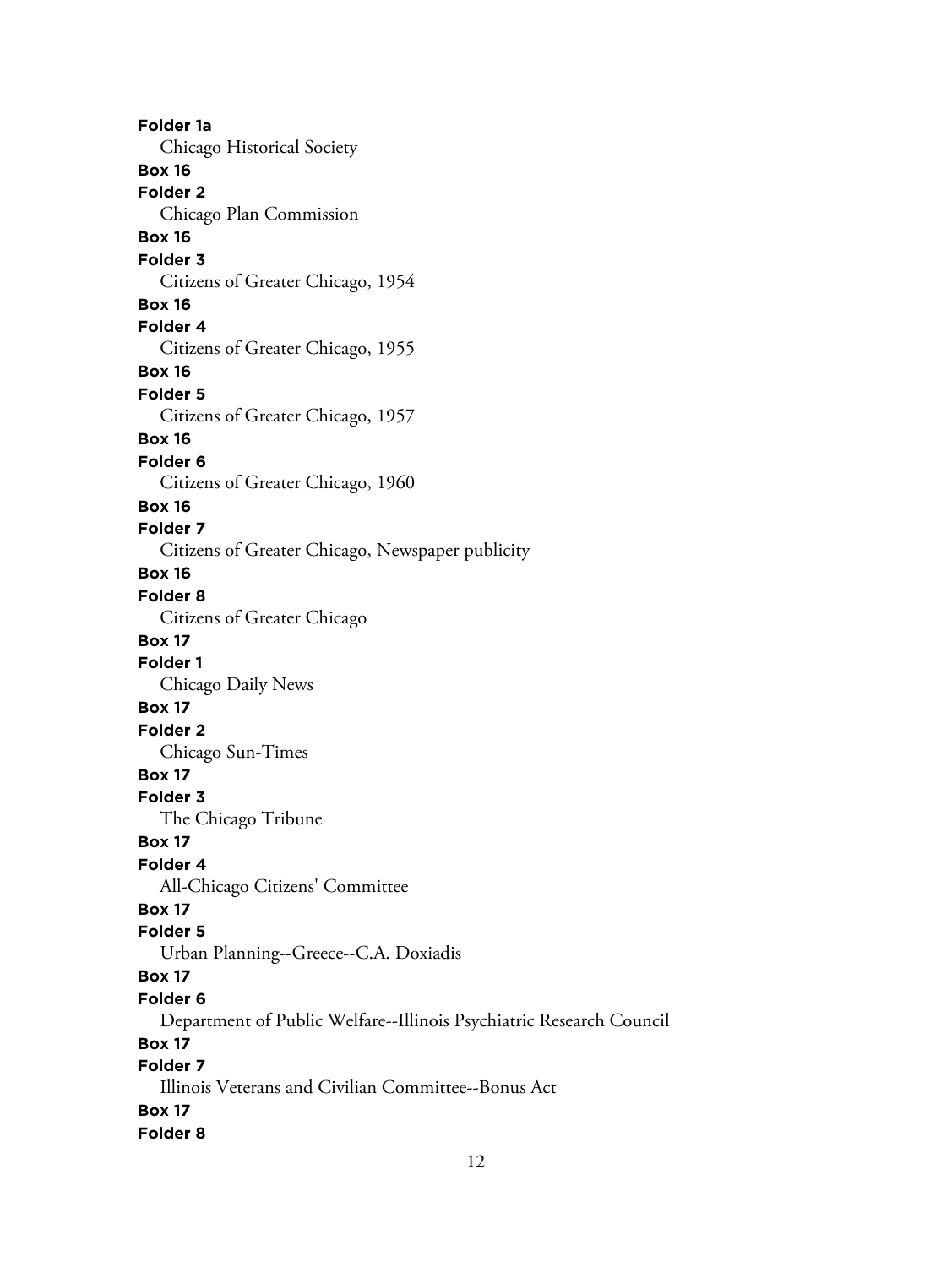Illinois Veterans and Civilian Committee, Ideas **Box 17 Folder 9** Illinois Veterans and Civilian Committee, Literature **Box 18 Folder 1** Illinois Veterans and Civilians Committee, miscellaneous literature **Box 18 Folder 2** Illinois Veterans and Civilians Committee, Meetings **Box 18 Folder 3** Illinois Veterans and Civilians Committee, Miscellaneous **Box 18 Folder 4** Illinois Veterans and Civilians Committee, Publicity **Box 18 Folder 5** Illinois Veterans and Civilians Committee, Nuveen's radio talks and material **Box 18 Folder 6** Illinois Veterans and Civilians Committee, releases **Box 18 Folder 7** Board of Public Welfare Commissioners **Box 18 Folder 8** Board of Public Welfare Commissioners, General 1941 **Box 18 Folder 9** Board of Public Welfare Commissioners, General 1942 **Box 19 Folder 1** Board of Public Welfare Commissioners, newspaper clippings. **Box 19 Folder 2** Board of Public Welfare Commissioners, St. Charles & Sheridan **Box 19 Folder 3** Chicago Crime Commission **Box 19 Folder 4** Citizens Association **Box 19 Folder 5** Chicago, City of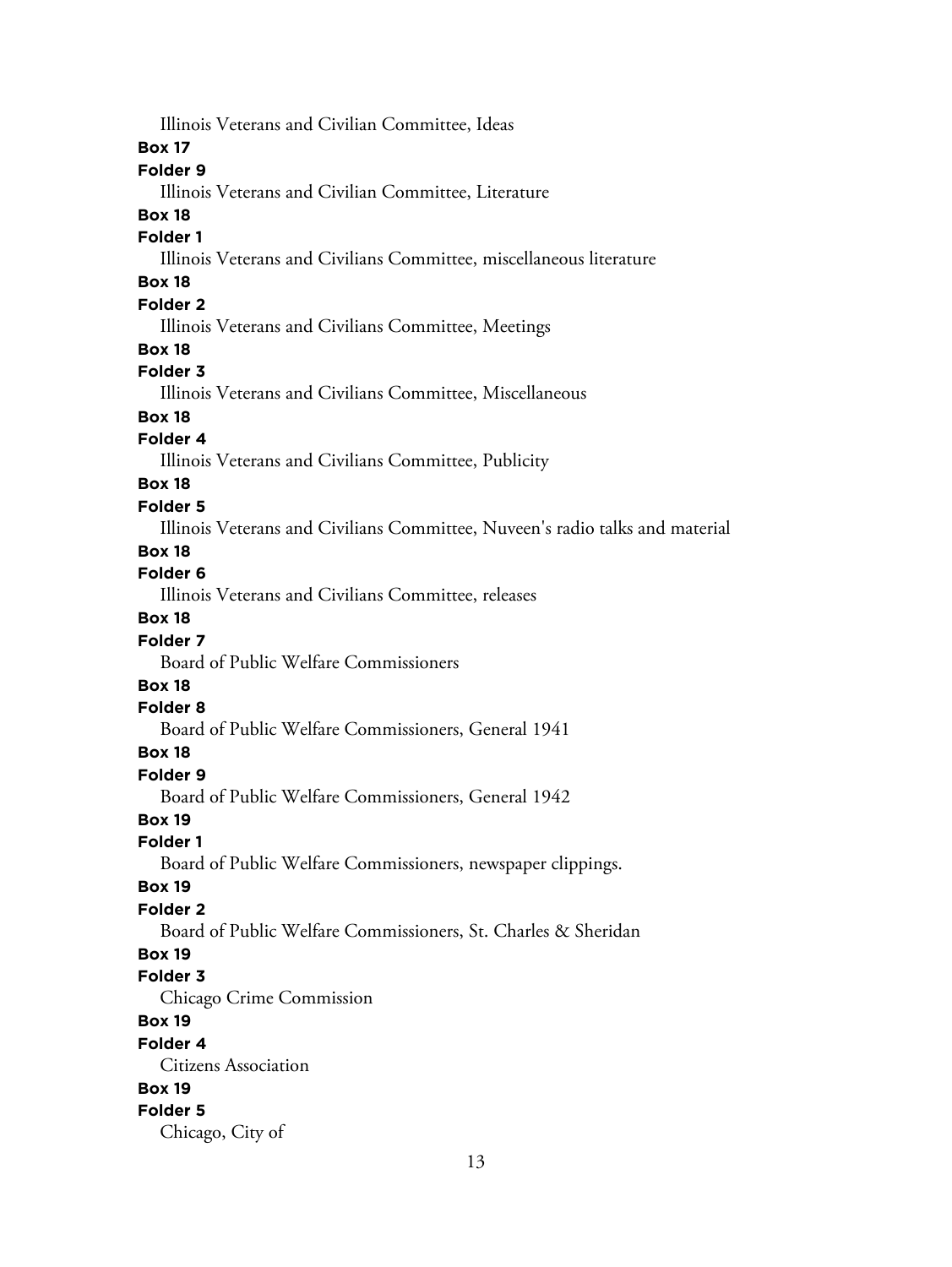**Box 19 Folder 6** Chicago City Manager, literature **Box 19 Folder 7** Chicago City Manager Committee, Bank balances and withdrawals, 1939 **Box 20 Folder 1** Commercial Club Committee on Governmental Reorganization **Box 20 Folder 2** Correspondence re Chicago Association of Commerce **Box 20 Folder 3** Correspondence re Commercial Club **Box 20 Folder 4** Enabling legislation, 1938-40 **Box 20 Folder 5** Enabling legislation, 1941 **Box 20 Folder 6** Financial Statements and Audits **Box 21 Folder 1** General and Miscellaneous Information **Box 21 Folder 2** General and Miscellaneous Information, 1941 **Box 21 Folder 3** General correspondence with officers, 1941 **Box 21 Folder 4** General correspondence with officers, 1938-40 **Box 22 Folder 1** "Minute Men" **Box 22 Folder 2** Notices of Meetings and Minutes, 1938 **Box 22 Folder 3** Proportional Representation **Box 22**

14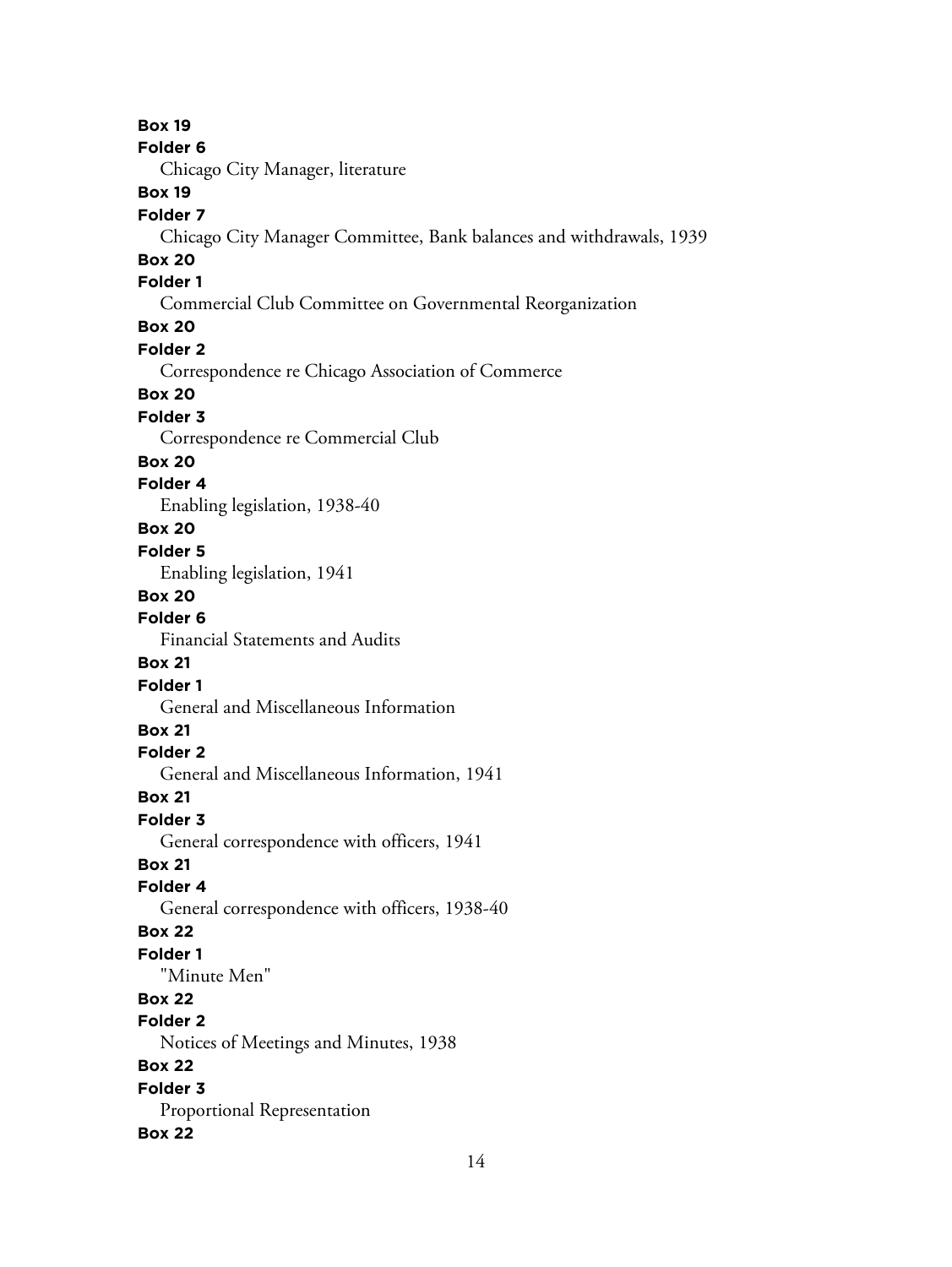**Folder 4** Report and clippings, Jan 1939- **Box 23 Folder 1** Reports and Clippings **Box 23 Folder 2** 1936-37

# **Series III: Politics**

**Box 24 Folder 1-2** 1927-31 **Box 24 Folder 3** 1932-39 **Box 24 Folder 4** 1941-43 **Box 25 Folder 1** 1944 **Box 25 Folder 2** 1945 **Box 25 Folder 3** Local--Senatorial Campaign, 1954 **Box 25 Folder 4** Local and National--Election results, 1954 **Box 25 Folder 5** Local--JN's 1948 Congressional Campaign Contributions Lists **Box 25 Folder 6** Local--JN's Campaign Lists **Box 25 Folder 7** National, 1947-48 **Box 25 Folder 8** 1948 National, Harold E. Stassen & Minnesota letter **Box 25 Folder 9** New Republic Organization, 1952

15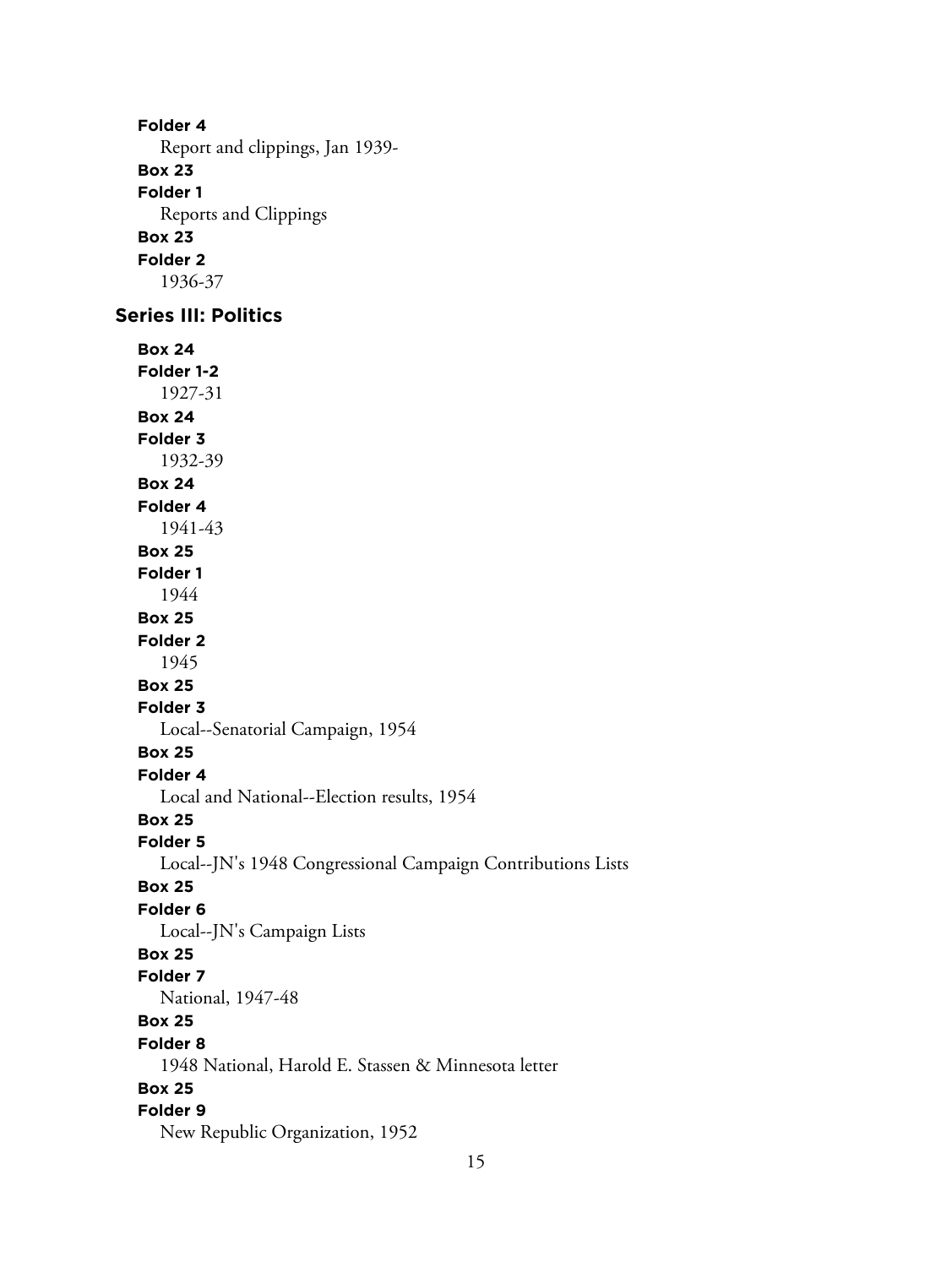**Box 26 Folder 1** Voters Non-Partisan Association **Box 26 Folder 2** "Get Out the Vote" **Box 26 Folder 3** Local-1948-JN's Campaign, Post-Primary Letters **Box 26 Folder 4** Local-1948-JN's Campaign, Publicity Releases and Ads **Box 26 Folder 5** Local-1948-JN's Campaign, JN Miscellaneous **Box 26 Folder 6** Chicago Tribune Articles criticizing Ike **Box 27 Folder 1** Chester Bowles **Box 27 Folder 2** National-Eisenhower Administration-Biographical **Box 27 Folder 3** Local and National, 1952 Election returns **Box 27 Folder 4** 1952 Presidential Election **Box 27 Folder 5** Marguerite Stitt Church **Box 27 Folder 6** Senator Dirksen **Box 27 Folder 7** President Eisenhower from 1958 **Box 27 Folder 8** President Eisenhower to 1958 **Box 28 Folder 1** Barry Goldwater **Box 28**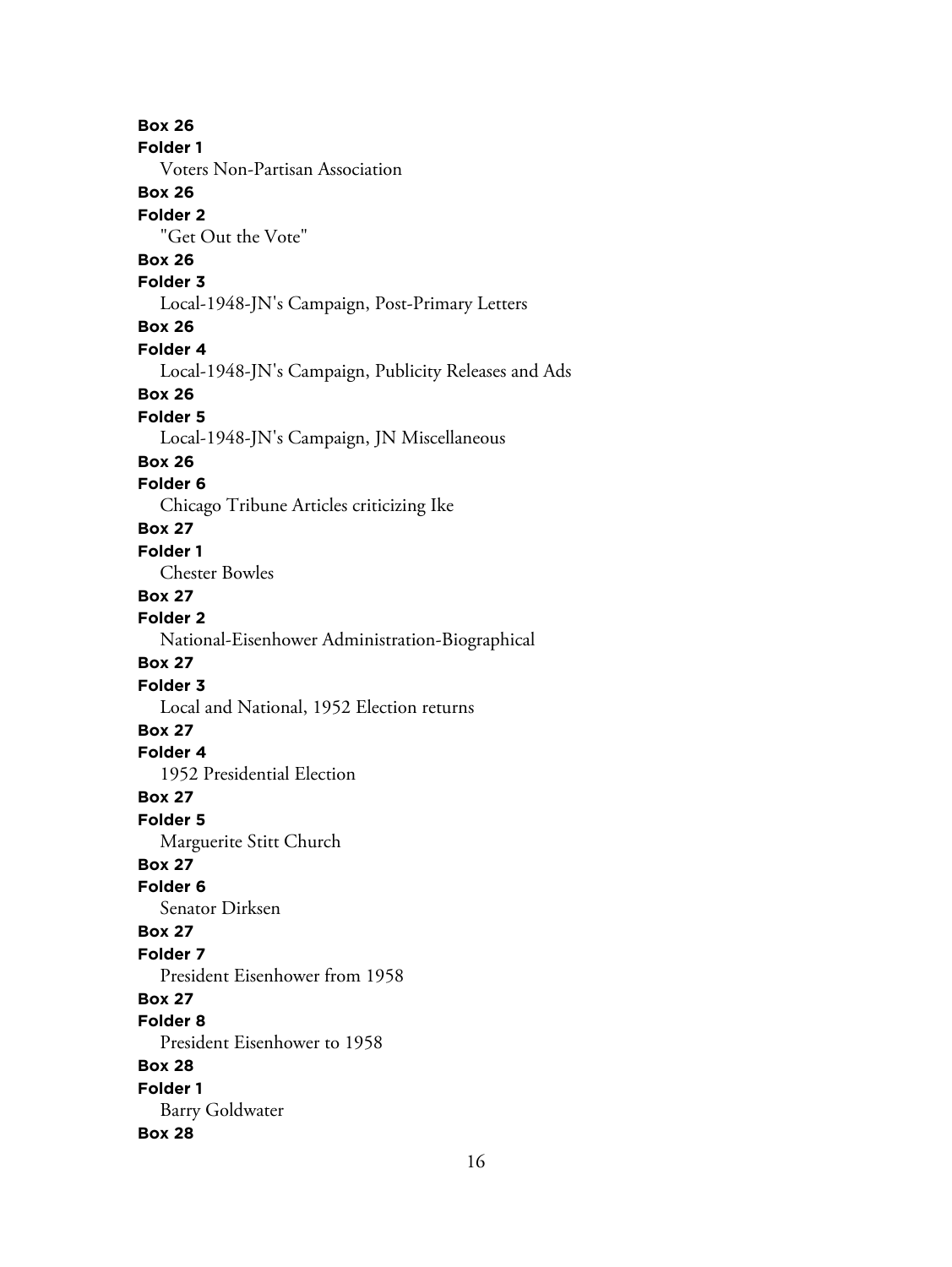**Folder 2** Hubert Humphrey **Box 28 Folder 3** President Johnson **Box 28 Folder 4** President Kennedy, 1963 **Box 28 Folder 5** President Kennedy **Box 28 Folder 6** Robert Kennedy **Box 28 Folder 7** Richard Nixon **Box 29 Folder 1** Adlai Stevenson, 1957 **Box 29 Folder 2** Adlai Stevenson, 1956 **Box 29 Folder 3** Adlai Stevenson, to 1957 **Box 29 Folder 4** Stevenson's Record **Box 29 Folder 5** Bricker Amendment, 1956 **Box 29 Folder 6** Bricker Amendment, 1954 **Box 30 Folder 1** Citizens Honest Elections Foundation **Box 30 Folder 2** Democratic National Committee **Box 30 Folder 3** 1960 Fair Campaign Practices Committee **Box 30 Folder 4**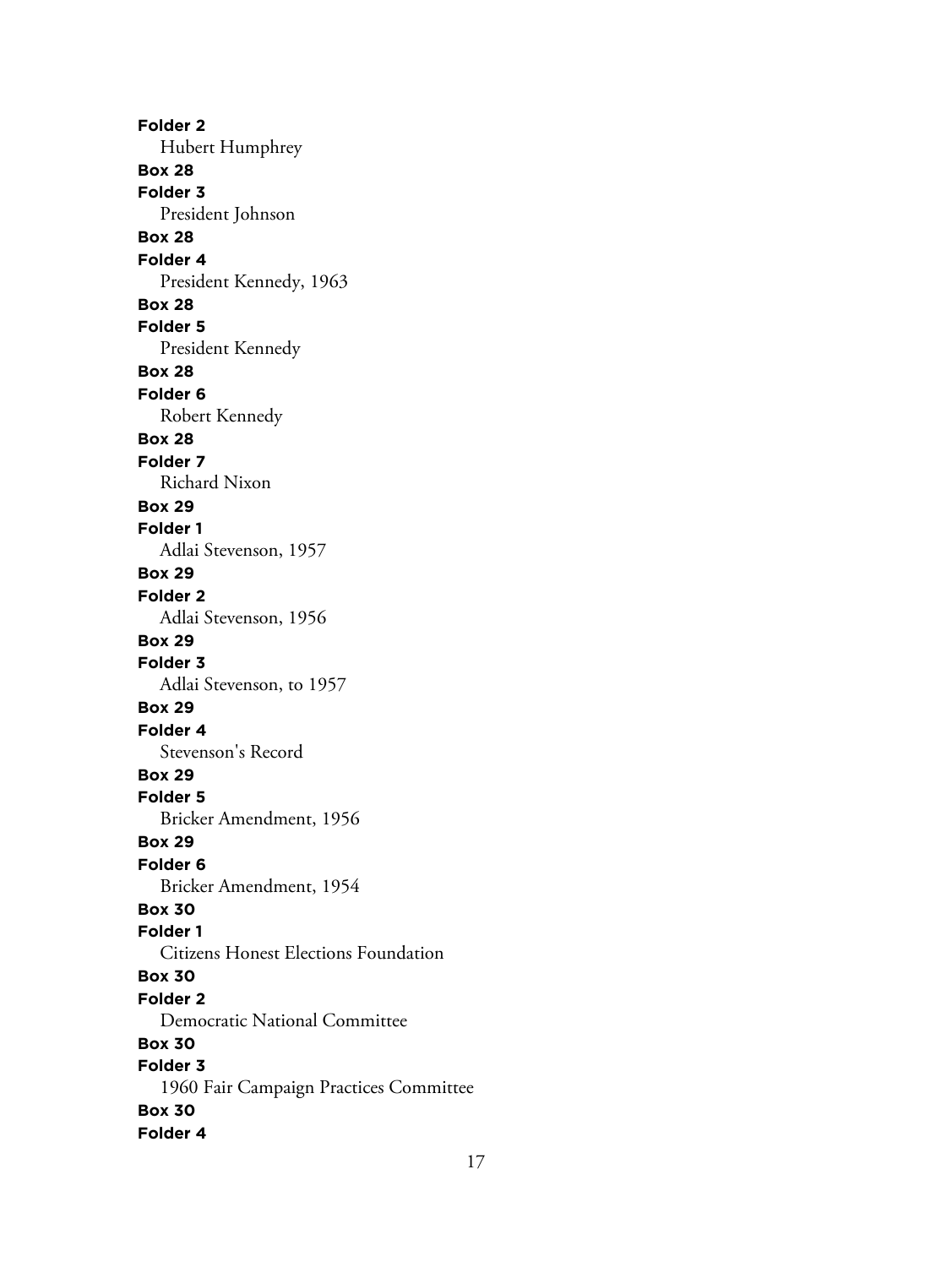1957-59 Fair Campaign Practices Committee **Box 30 Folder 5** 1956 Fair Campaign Practices Committee **Box 30 Folder 6** Fair Campaign Practices Committee Speech Material **Box 30 Folder 7** Miscellaneous Political Organizations **Box 31 Folder 1** Third Party **Box 31 Folder 2** (General) **Box 31 Folder 3** National Committee for an Effective Congress, 1966 **Box 31 Folder 4** Bricker Amendment, 1953 **Box 31 Folder 5** 1955, Including mayoralty race **Box 31 Folder 6** 1968 Campaign **Box 31 Folder 7** 1964 Campaign **Box 31 Folder 8** Presidential Campaign, 1956 **Box 32 Folder 1** 1956 Party Platforms **Box 32 Folder 2** Stevenson Statement, General correspondence **Box 32 Folder 3** Stevenson Statement, Letters from ministers **Box 32 Folder 4** Source Material for Stevenson Statement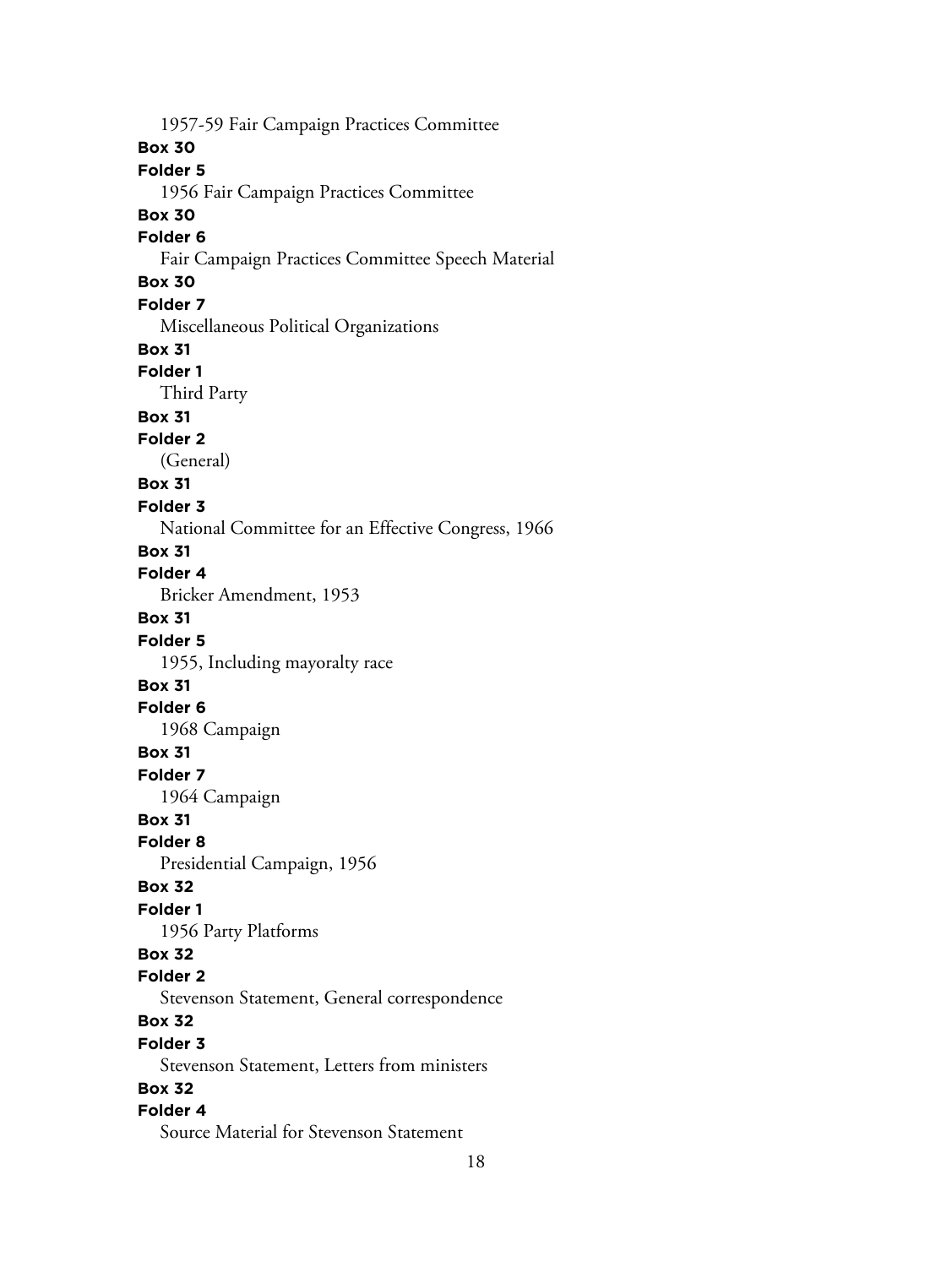**Box 32 Folder 5** 1960 Political Campaign, Documentary Support for CDN ad 11/4/60 **Box 32 Folder 6-8** 1960 Political Campaign **Box 33 Folder 1** Republicans (General) **Box 33 Folder 2** Miscellaneous pamphlets on the Bricker Amendment **Series IV: International Box 33 Folder 3** International Law **Box 33 Folder 4** Information Program **Box 33 Folder 5** Committee to Frame a World Constitution **Box 34 Folder 1** NATO **Box 34 Folder 2** Reciprocal Trade **Box 34 Folder 3** Technical Assistance **Box 34 Folder 4** Underdeveloped Areas **Box 34 Folder 5** U.S. Disarmament Agency for World Peace and Security **Box 34 Folder 6** United States Information Agency **Box 34 Folder 7** World War II-Miscellaneous **Box 35 Folder 1**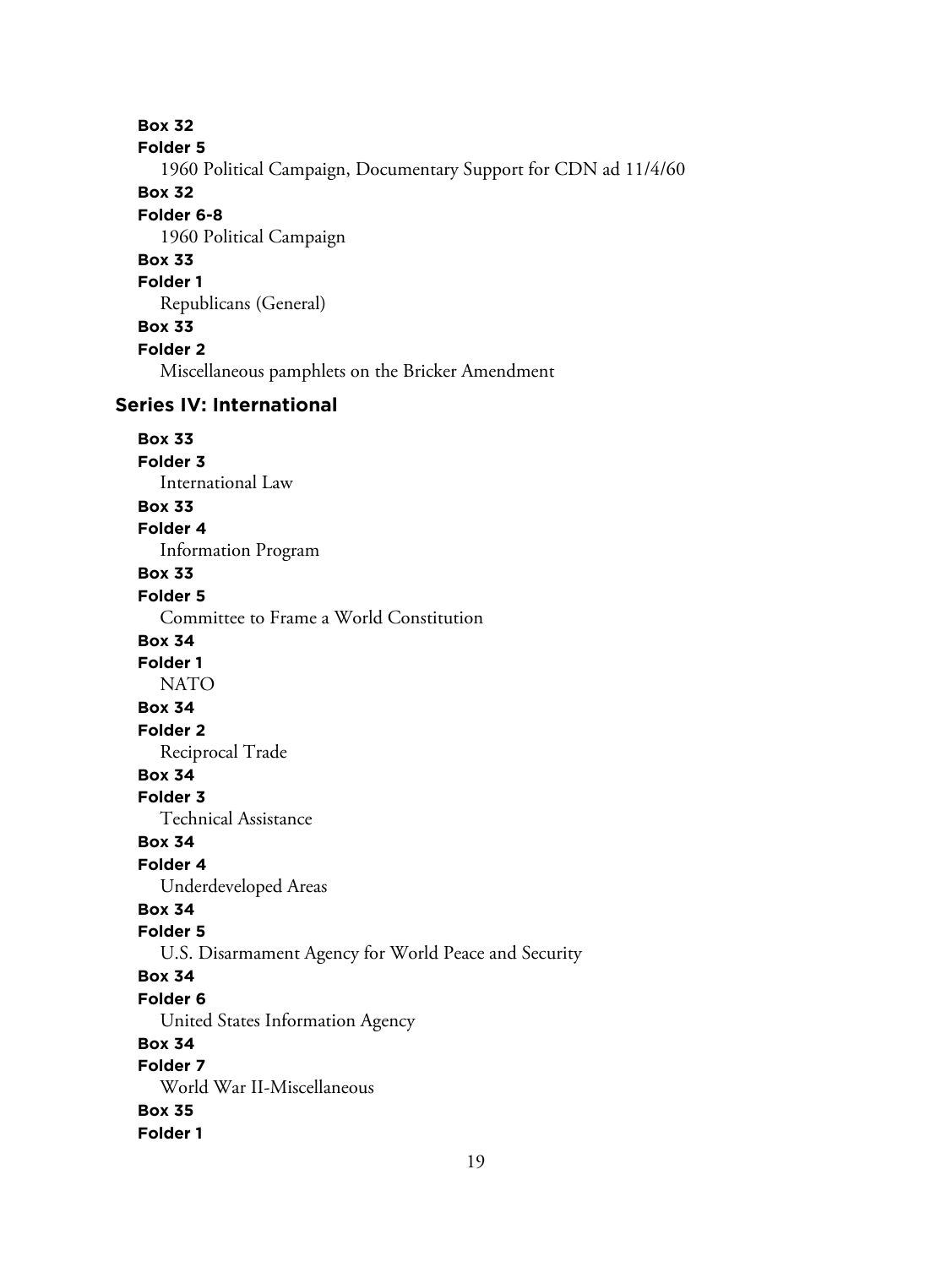World War III **Box 35 Folder 2** SEATO **Box 35 Folder 3** Mutual Security Agency **Box 35 Folder 4** State Department **Box 35 Folder 5** Peace Corps **Box 36 Folder 1** Bricker Amendment, Newspaper clippings **Box 36 Folder 2** Broyles Bill **Box 36 Folder 3** Extra Copies from 10-E **Box 36 Folder 4** McCarthy, 1955 **Box 37 Folder 1** McCarthy, July-Dec, 1954 **Box 37 Folder 2** McCarthy, 1951-June, 1954 **Box 37 Folder 3** House Un-American Activities Committee **Box 37 Folder 4** Communism **Box 37 Folder 5** Central Intelligence Agency **Box 38 Folder 1** John Birch Society **Box 38 Folder 2** International Finance Corporation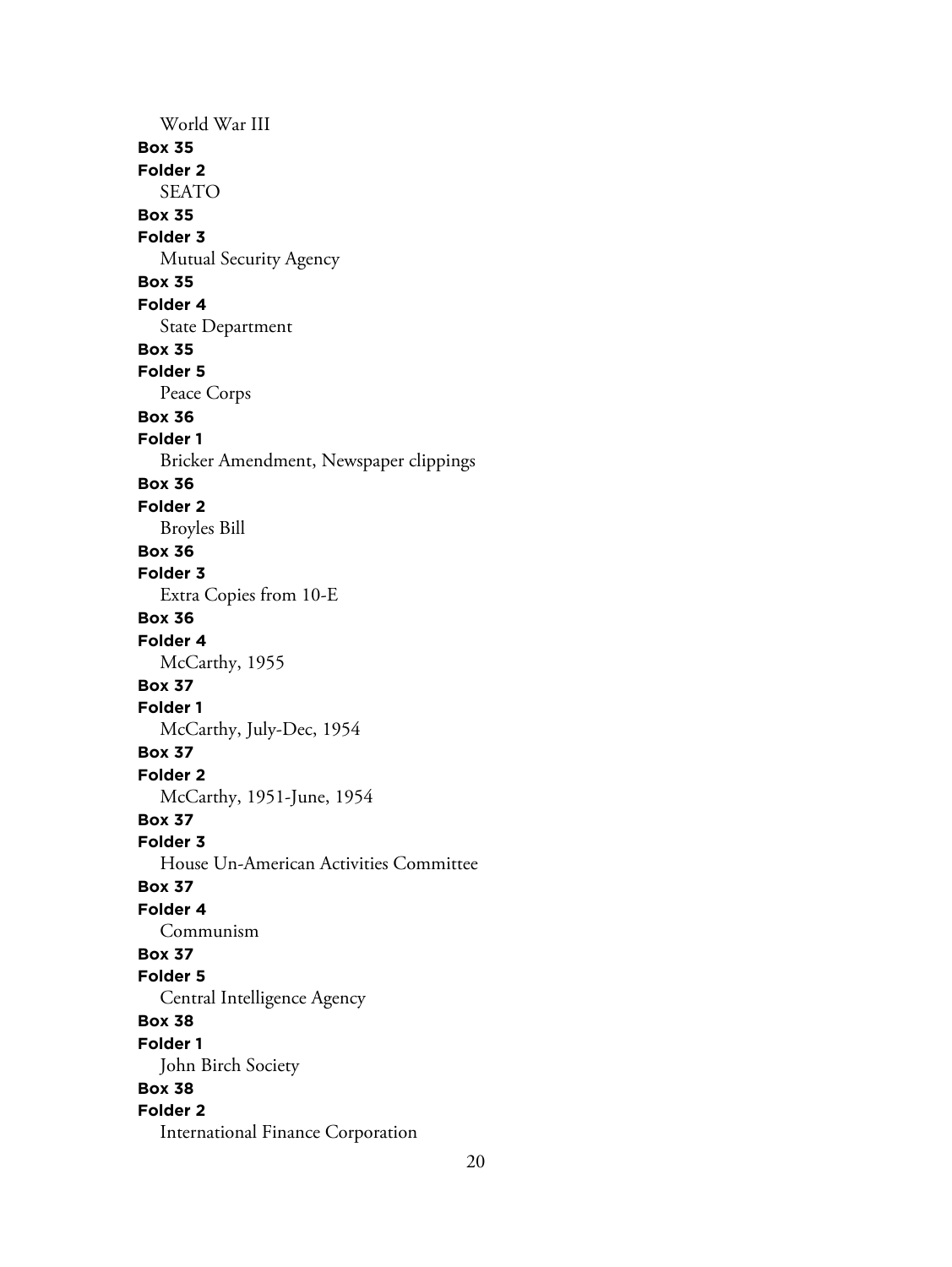**Box 38 Folder 3** Economic Forecasting **Box 38 Folder 4** Gold Problem **Box 38 Folder 5** Economic Inflation **Box 39 Folder 1** Economics **Box 39 Folder 2** "Education and World Affairs" (President's Task Force on World Literacy) **Box 39 Folder 3** Medical Care **Box 39 Folder 4** Freedom Academy-Freedom Commission (Freedom Commission Act 1961) **Box 39 Folder 5** Great Debate (Hoover and Taft) **Box 39 Folder 6** Immigration **Box 39 Folder 7** Pacifism **Box 39 Folder 8** Point IV Program **Box 39 Folder 9** Separation of Economic from Military Assistance, 1958- **Box 40 Folder 1** Marshall Plan--Belgium--Benelux **Box 40 Folder 2** Marshall Plan--Belgium--Directories **Box 40 Folder 3** Marshall Plan--Belgium--Economic Policy **Box 40**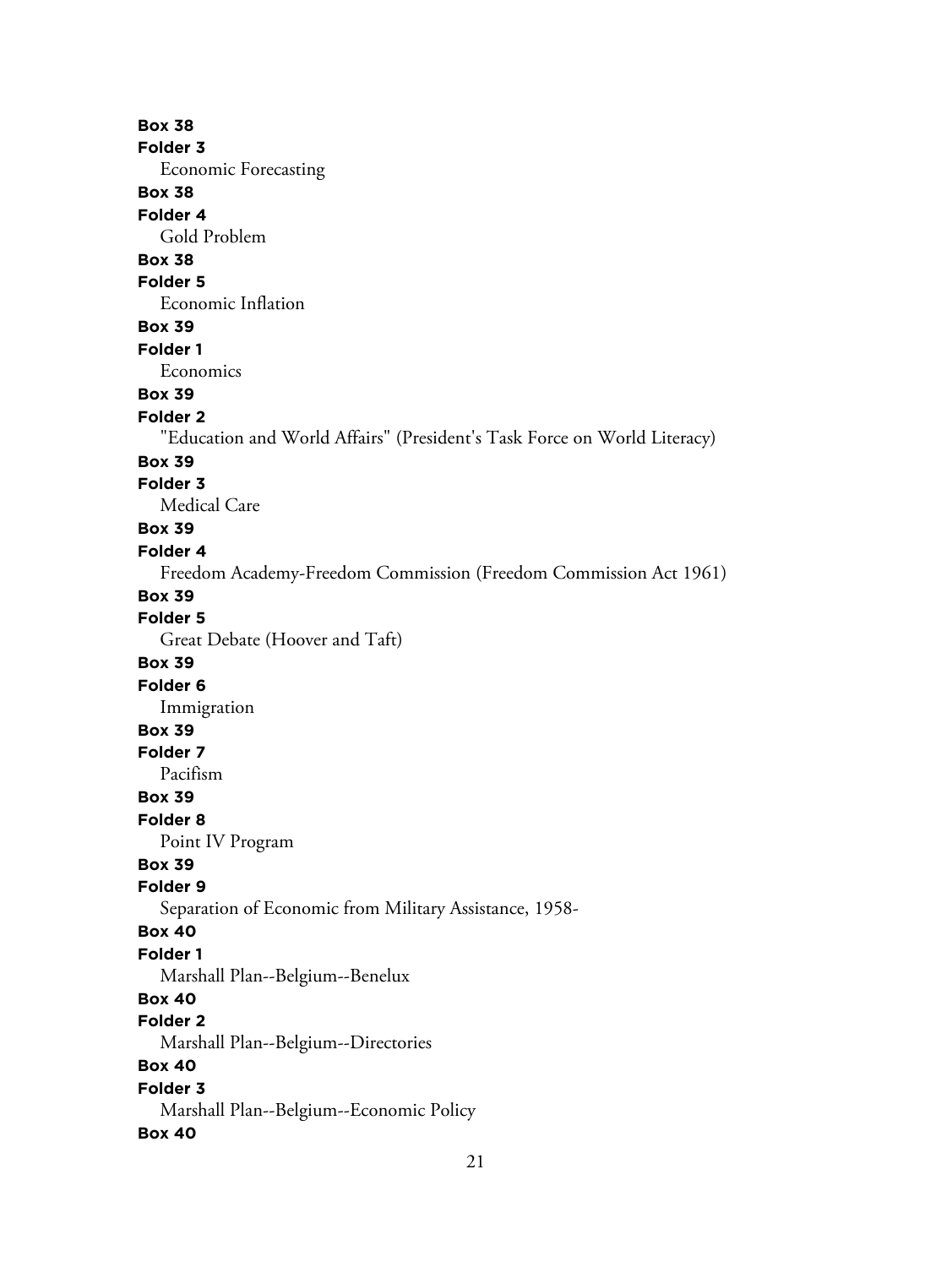**Folder 4** Marshall Plan--Belgium--Industry **Box 40 Folder 5** Marshall Plan--Belgium--Information Division **Box 40 Folder 6** Marshall Plan--Belgium--Integration **Box 40 Folder 7** Marshall Plan--Belgium--Labor **Box 40 Folder 8** Marshall Plan--Belgium--Lists of names **Box 40 Folder 9** Marshall Plan--Belgium--Meetings **Box 40 Folder 10** Marshall Plan--Belgium--Miscellaneous **Box 40 Folder 11** Marshall Plan--Belgium--Personnel **Box 40 Folder 12** Marshall Plan--Belgium--Politics **Box 40 Folder 13** Marshall Plan--Belgium--Publicity **Box 40 Folder 14** Marshall Plan--Belgium--Reading File, April-July 1950 **Box 40 Folder 15** Marshall Plan--Belgium--Speeches Made in Belgium **Box 41 Folder 1** Marshall Plan **Box 41 Folder 2** Council on Foreign Relations--Discussion Group on the Congress and Foreign Policy, 1963 **Box 41 Folder 3** Council on Foreign Relations--Strategic Air Command

#### **Box 41**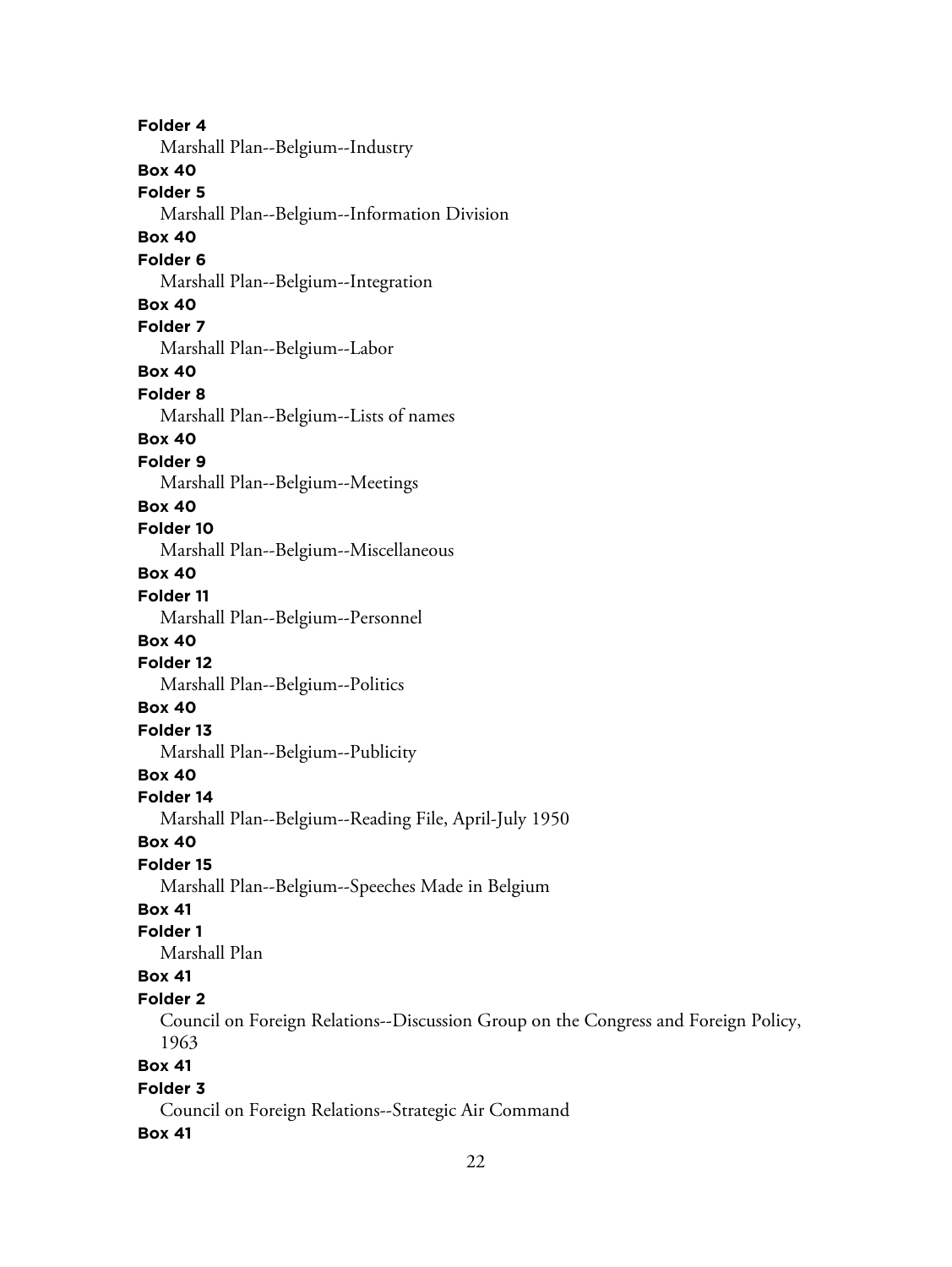**Folder 4** Citizens' Association **Box 42 Folder 1** Citizens Civil Service Association of Illinois **Box 42 Folder 2** City Club of Chicago **Box 42 Folder 3** Civic Federation **Box 42 Folder 4** University of Chicago-Center for Human Understanding (John Nef) **Box 42 Folder 5** University of Chicago--Center for Study of American Foreign Policy **Box 43 Folder 1** Military Situation **Box 43 Folder 2** Atomic Bomb **Box 43 Folder 3** Atomic Energy **Box 43 Folder 4-5** Disarmament **Box 43 Folder 6** Disarmament-Disarmament Document Series, 1962 **Box 44 Folder 1** State Department Reorganization **Box 44 Folder 2** Foreign Policy **Box 44 Folder 3** Foreign Policy, 1957- **Box 45 Folder 1** Foreign Policy, 1956- **Box 45 Folder 2**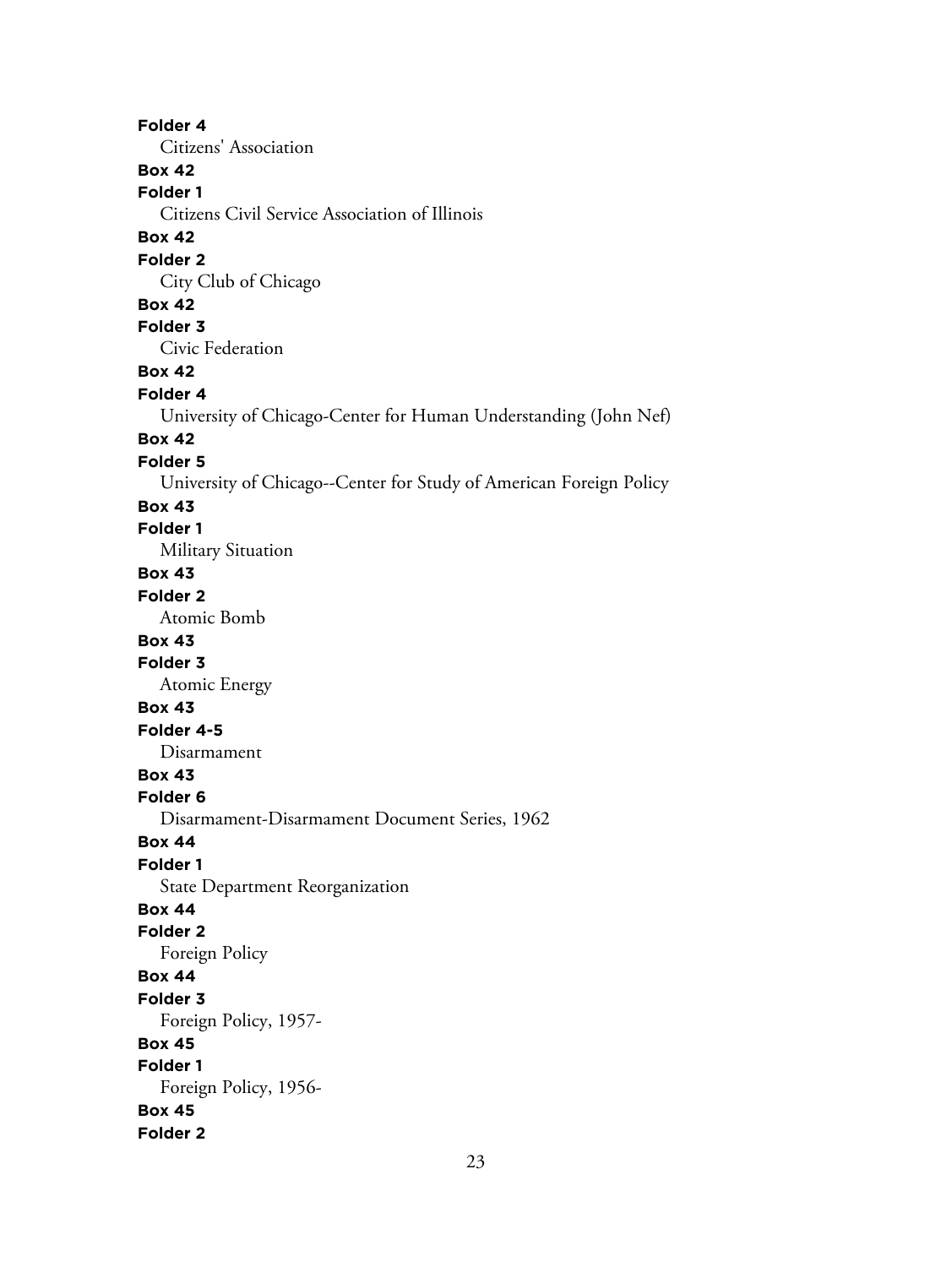Speech on Private Foreign Investment **Box 45 Folder 3** Foreign Investment **Box 45 Folder 4** Food for Peace **Box 45 Folder 5** Foreign Aid, Criticisms **Box 46 Folder 1** Foreign Economic Aid, 1958- **Box 46 Folder 2** Foreign Economic Aid, 1954- **Box 46 Folder 3** Agency for International Development (A.I.D.) **Box 46 Folder 4** Agency for International Development (2) **Box 46 Folder 5** Facts and Figures **Box 47 Folder 1** Foreign Aid and Economic Policy **Box 47 Folder 2** Citizens' Committee for International Development **Box 48 Folder 1** Economic Cooperation Administration **Box 48 Folder 2** Economic Development **Box 48 Folder 3** Development Loan Fund **Box 48 Folder 4** Budget--U.S. Government **Box 48 Folder 5** Colonialism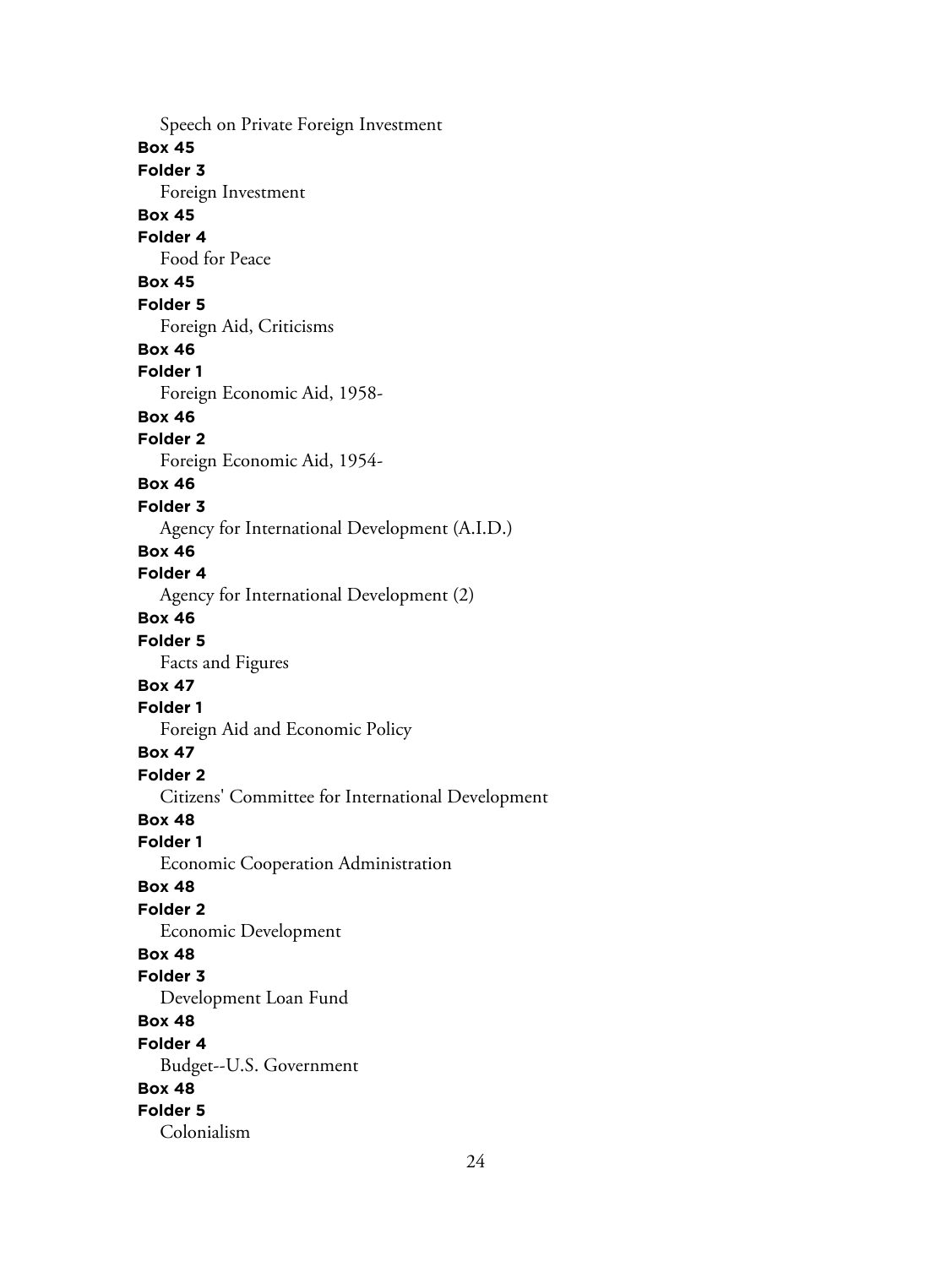**Box 48 Folder 6** International Bank for Reconstruction & Development **Box 48 Folder 7** International Cooperation Administration **Box 49 Folder 1** Foreign Trade Policy, 1955- **Box 49 Folder 2** Council on Religion and International Affairs-1962- **Box 49 Folder 3** Council on Religion and International Affairs-(formerly Church Peace Union) **Box 49 Folder 4** Council on Religion and International Affairs-Seminar material **Box 50 Folder 1** Foreign Policy Ambassadors **Box 50 Folder 2** Foreign Policy Briefs **Box 50 Folder 3** "Foreign Policy" clippings **Box 50 Folder 4** Foreign Service **Box 50 Folder 5** World Trade Advisory Committee, 1957- **Box 50 Folder 6** Foreign Trade Policy, through 1954 **Box 51 Folder 1-3** Africa, General **Box 51 Folder 4** Africa Conference-Wingspread **Box 52 Folder 1** African Republics-Subsaharan and new **Box 52**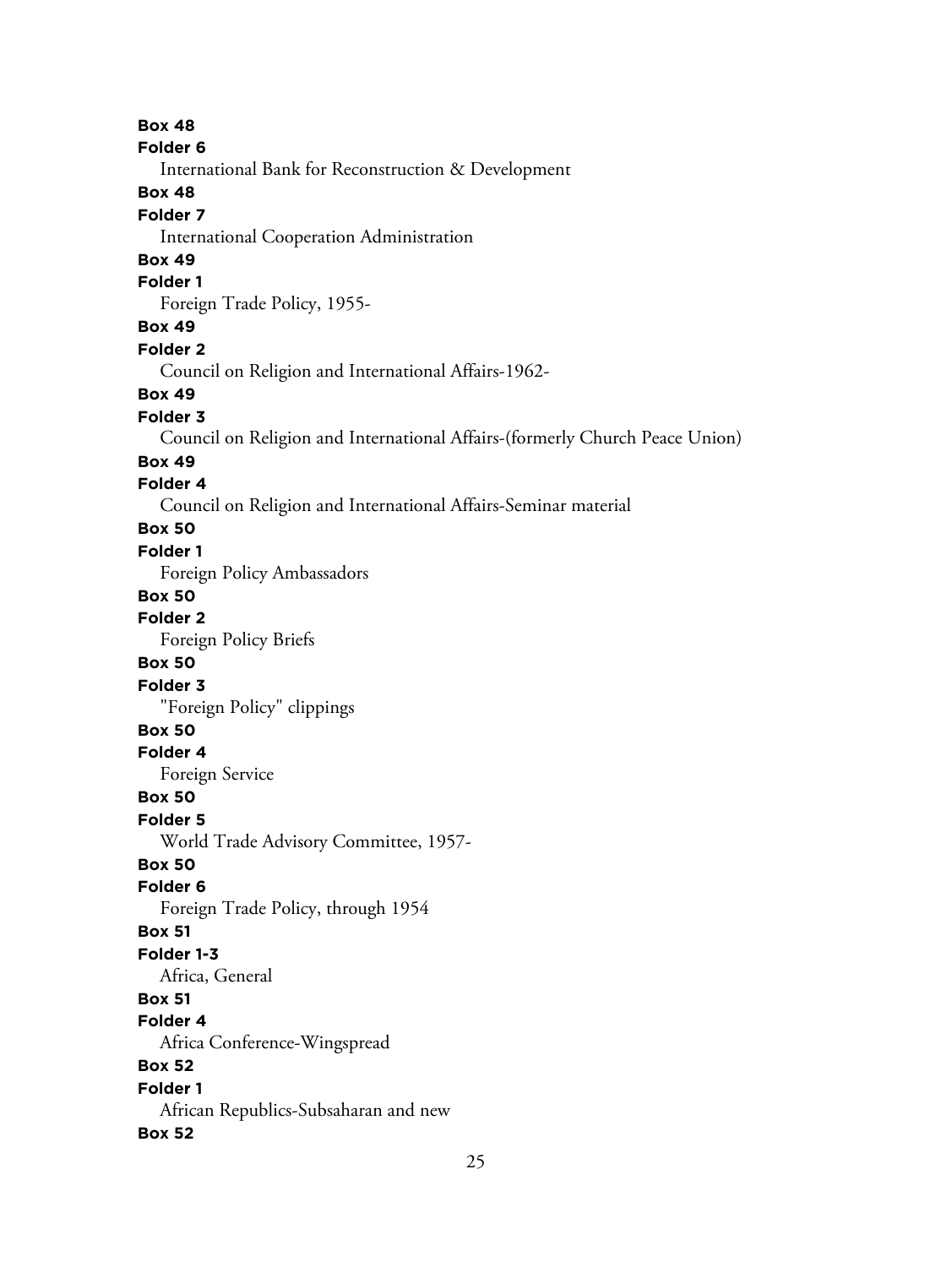**Folder 2** Algeria **Box 52 Folder 3** Angola **Box 52 Folder 4** Botswana **Box 52 Folder 5** The Congo **Box 52 Folder 6** Dahomey **Box 52 Folder 7** Ethiopia **Box 52 Folder 8** Egypt and Anglo-Egyptian Sudan **Box 52 Folder 9** Gabon **Box 52 Folder 10** Ghana **Box 52 Folder 11** Guinea **Box 52 Folder 12** Kenya **Box 52 Folder 13** Liberia **Box 52 Folder 14** Lyba **Box 52 Folder 15** Morocco **Box 53 Folder 1** Mozambique **Box 53 Folder 2**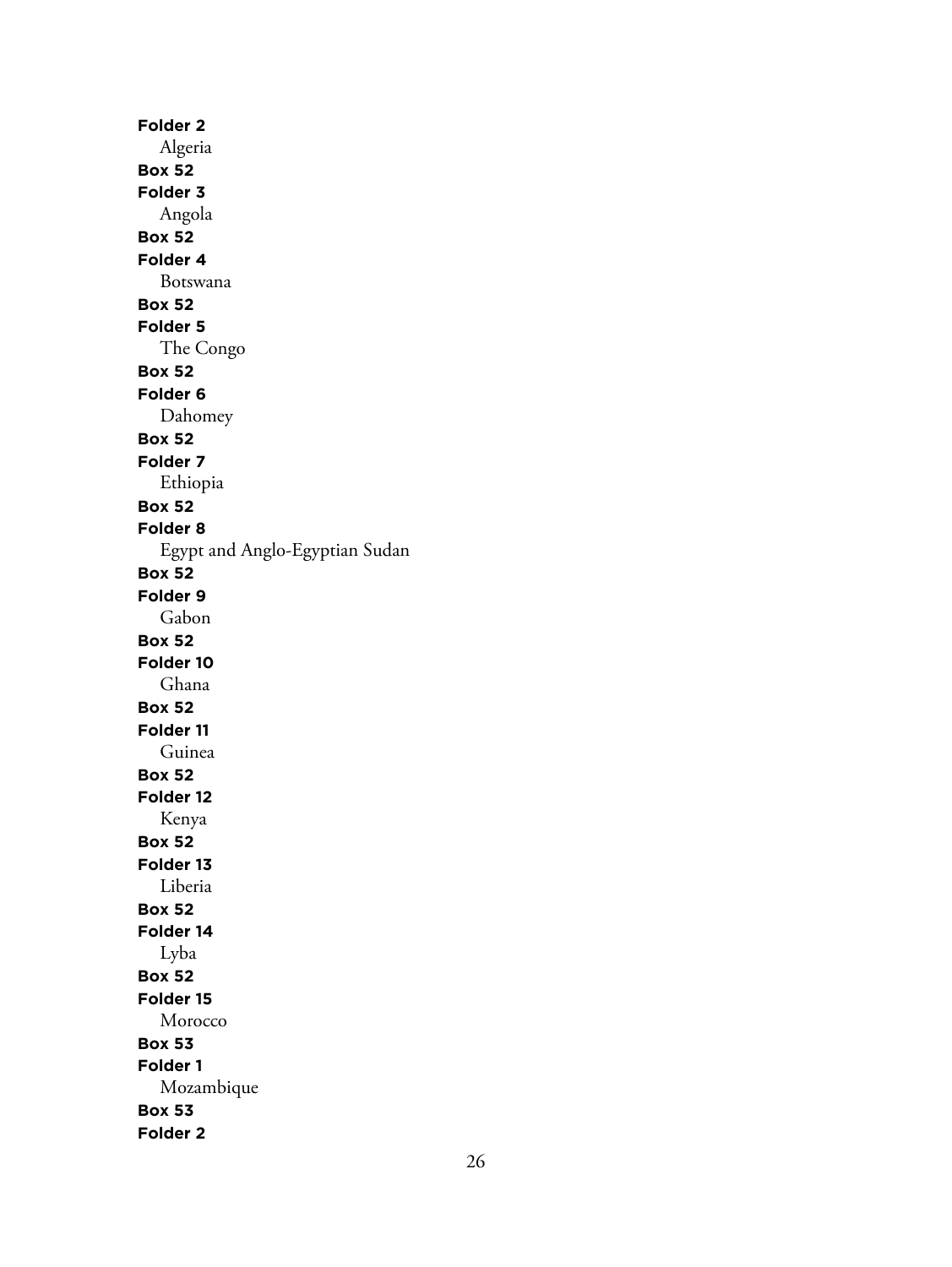Nigeria **Box 53 Folder 3** Nyasaland **Box 53 Folder 4** Rhodesia **Box 53 Folder 5** Sudan **Box 53 Folder 6** Tanzania (Tanganyika and Zanzibar) **Box 53 Folder 7** Tunisia **Box 53 Folder 8** Uganda **Box 53 Folder 9** Zambia(Miscellaneous pamphlets) **Box 54** South Africa (Miscellaneous pamphlets) **Box 55** South Africa (Miscellaneous pamphlets) **Box 56 Folder 1-4** Middle East, General **Box 57 Folder 1** American Council for Judaism **Box 57 Folder 2** Arab-Israeli Problem **Box 57 Folder 3** Arab-Israeli Problem, 1957 **Box 58 Folder 1** Arab-Israeli Problem, 1958- **Box 58 Folder 2** Arab-Israeli Problem, 1962- **Box 59 Folder 1**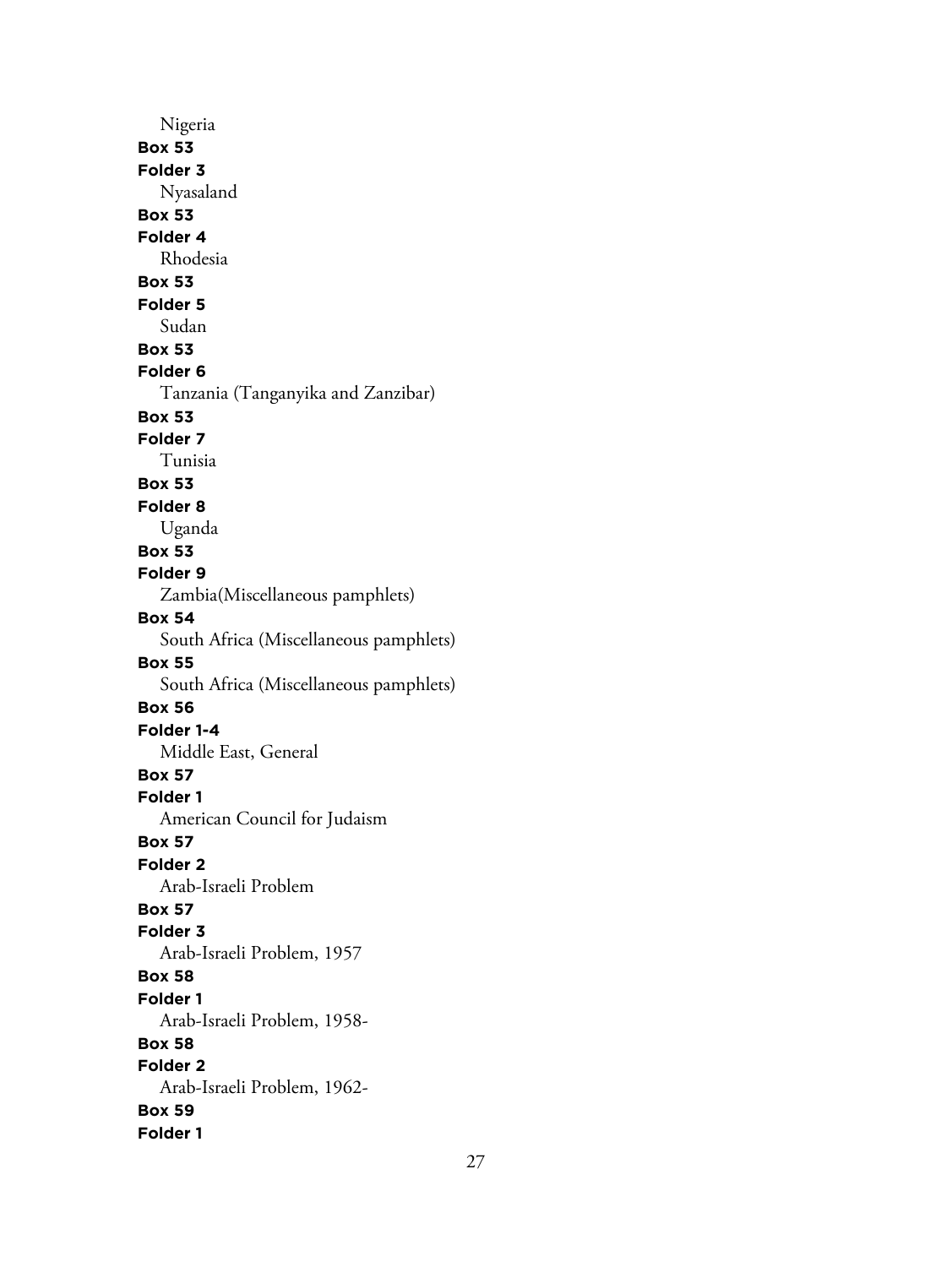American Friends of the Middle East, 1956 **Box 59 Folder 2** American Friends of the Middle East, 1957 **Box 59 Folder 3** American Friends of the Middle East, 1958- **Box 59 Folder 4** American Friends of the Middle East, 1960- **Box 59 Folder 5** American Friends of the Middle East, 1963 **Box 60 Folder 1** American Friends of the Middle East, 1964- **Box 60 Folder 2** American Friends of the Middle East, 1966 **Box 60 Folder 3** American Friends of the Middle East, Newsletter (1961) AFME Viewpoints **Box 60 Folder 4** American Friends of the Middle East, Tramancor Training Services, Inc. **Box 60 Folder 5** Jordan **Box 60 Folder 6** Israel **Box 60 Folder 7** Iran **Box 60 Folder 8** Iraq **Box 61 Folder 1** Lebanon **Box 61 Folder 2** Saudi Arabia **Box 61 Folder 3** Syria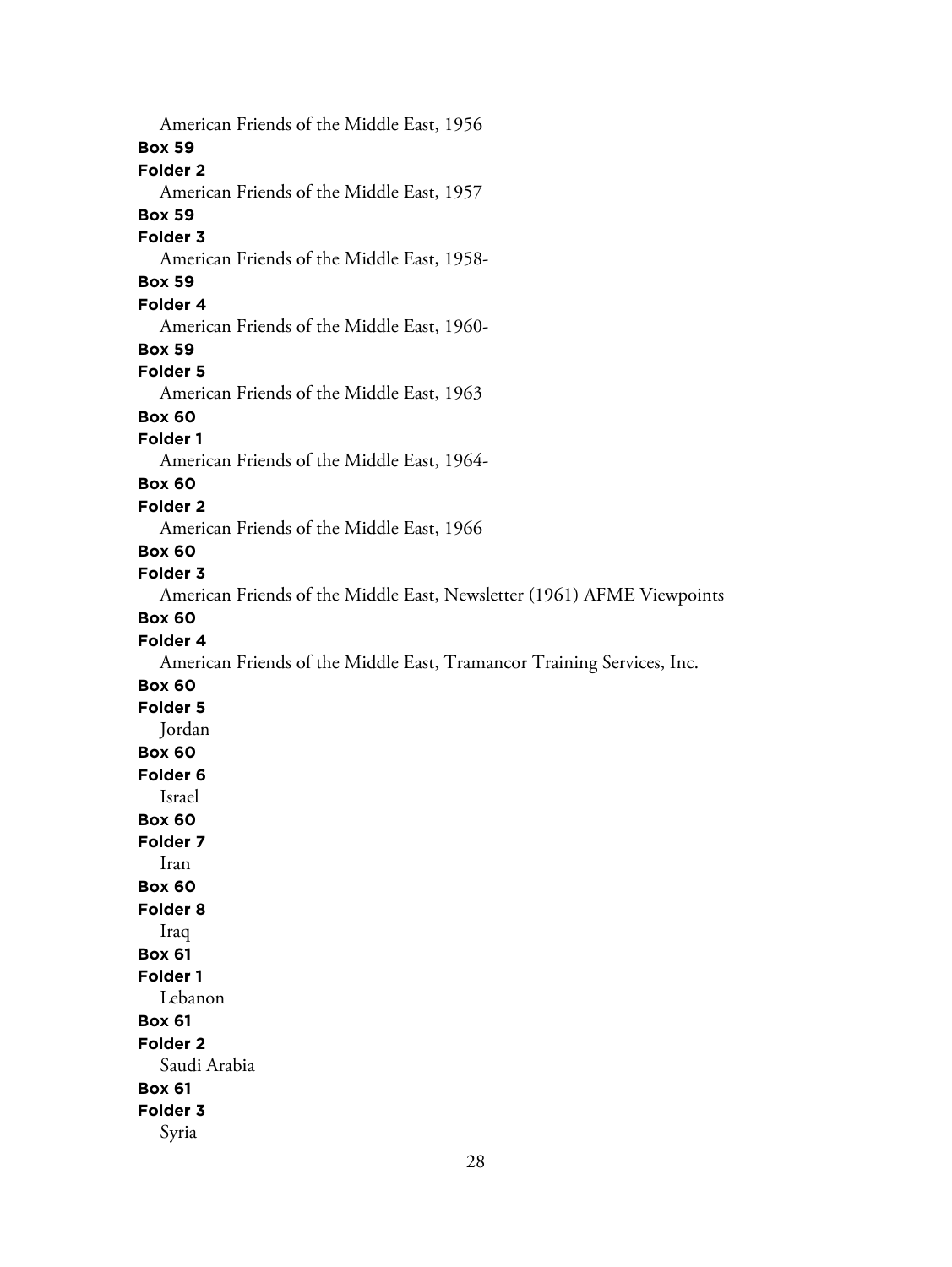**Box 61 Folder 4** Cyprus **Box 61 Folder 5** Turkey **Box 61 Folder 6** United Arab Republic **Box 61 Folder 7-9** Latin America, General **Box 62 Folder 1-2** Latin America, General **Box 63 Folder 1** Argentina **Box 63 Folder 2** Bolivia **Box 63 Folder 3** Brazil **Box 63 Folder 4** British Guiana **Box 63 Folder 5** Chile **Box 63 Folder 6** Columbia **Box 63 Folder 7** Cuba **Box 63 Folder 8** Cuba **Box 63 Folder 9** Guatemala **Box 63 Folder 10** Nicaragua **Box 63**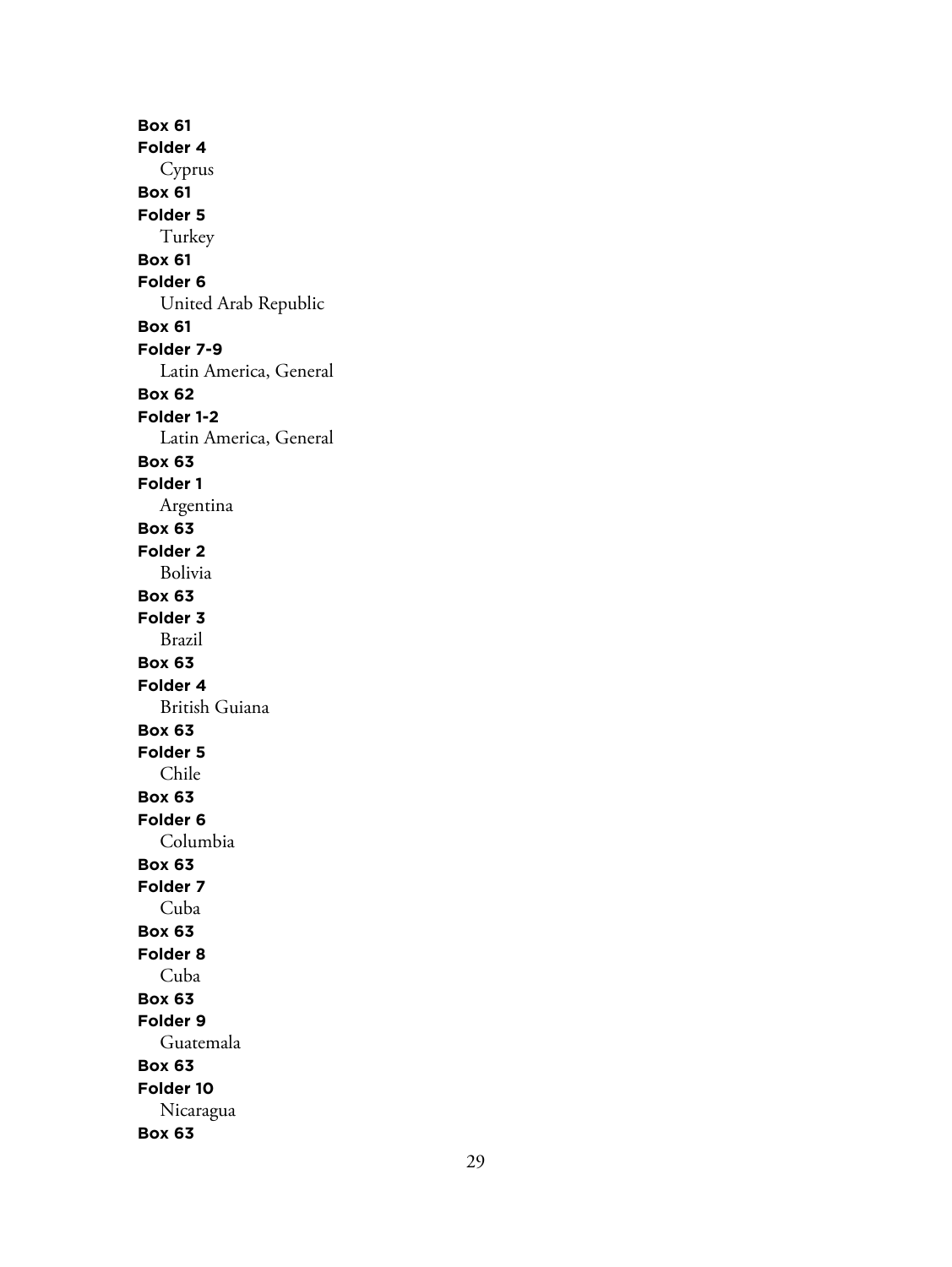## **Folder 11**

Atlantic Community, etc.,General

# **Box 64**

**Folder 1-2**

American Committee on United Europe, 1958-

# **Box 64**

## **Folder 3**

Atlantic Congress, June 1959

#### **Box 64**

**Folder 4**

The Atlantic Council

#### **Box 64**

**Folder 5**

European Economic Community

# **Box 64**

#### **Folder 6**

Future of the Atlantic Alliance, 1963 symposium notebook

#### **Box 65**

#### **Folder 1-2**

European Federation (Schuman Plan)

## **Box 65**

# **Folder 3**

Civil Service

# **Box 65**

## **Folder 4**

Atlantic Congress, Papers for Secs. A, B, C, and E--Summaries and editorial comment

# **Box 66**

# **Folder 1**

War Production Board, Operations Council Meetings

# **Box 66**

#### **Folder 2**

War Production Board, Miscellaneous--Reports, etc.; Army & Navy "E" List

## **Box 67**

# **Folder 1**

War Production Board, "Farewell" letters to employees; miscellaneous personal correspondence; personal--WPB notes by JN, Jr, Krug letters, JN, Jr personnel papers; JNJr publicity

# **Box 67**

#### **Folder 2**

War Production Board, Personnel correspondence-1943

# **Box 67**

#### **Folder 3**

War Production Board, Personnel correspondence-1944

## **Box 68**

#### **Folder 1**

War Production Board, (General)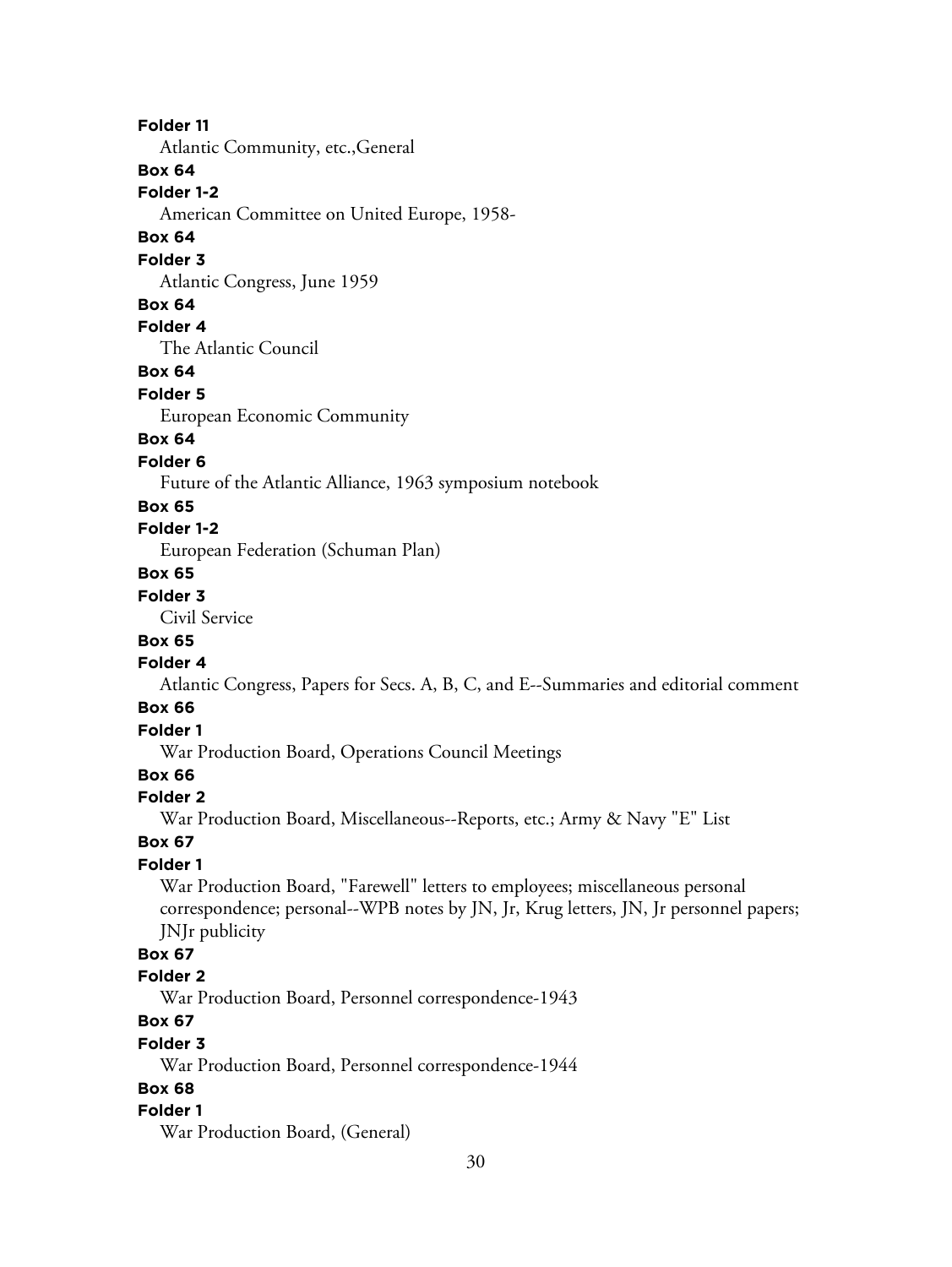# **Box 68**

#### **Folder 2**

War Production Board, Meetings; meetings at which JNJr spoke; materials for speeches

## **Box 69**

#### **Folder 1**

War Production Board, Labor Management Committee, Wage Incentives, Race Relations Committee

# **Box 69**

# **Folder 2**

War Production Board, Historical Report of Region VI by JNJr

## **Box 70**

# **Folder 1**

War Production Board, Civil Service Commission

# **Box 70**

# **Folder 2**

War Production Board, Organization

# **Box 70**

#### **Folder 3**

War Production Board, Directories, Policies, Organization charts, Maps, etc.the "WPBee"Clippings

# **Box 71**

# **Folder 1**

War Production Board, Reports--Mitchell and Kearney Reports, etc.Report (article)--Rex Reeder

## **Box 71**

#### **Folder 2**

War Production Board, Evaluation Committee and Surveys

# **Box 71**

## **Folder 3**

War Production Board, Applications(War posters)

#### **Box 72**

War Production Board, War posters

# **Box 73**

War Production Board Names--index cards

## **Box 74**

# **Folder 1**

Asia, General

## **Box 74**

#### **Folder 2**

Afghanistan

# **Box 74**

#### **Folder 3**

Burma

#### **Box 74**

#### **Folder 4**

Cambodia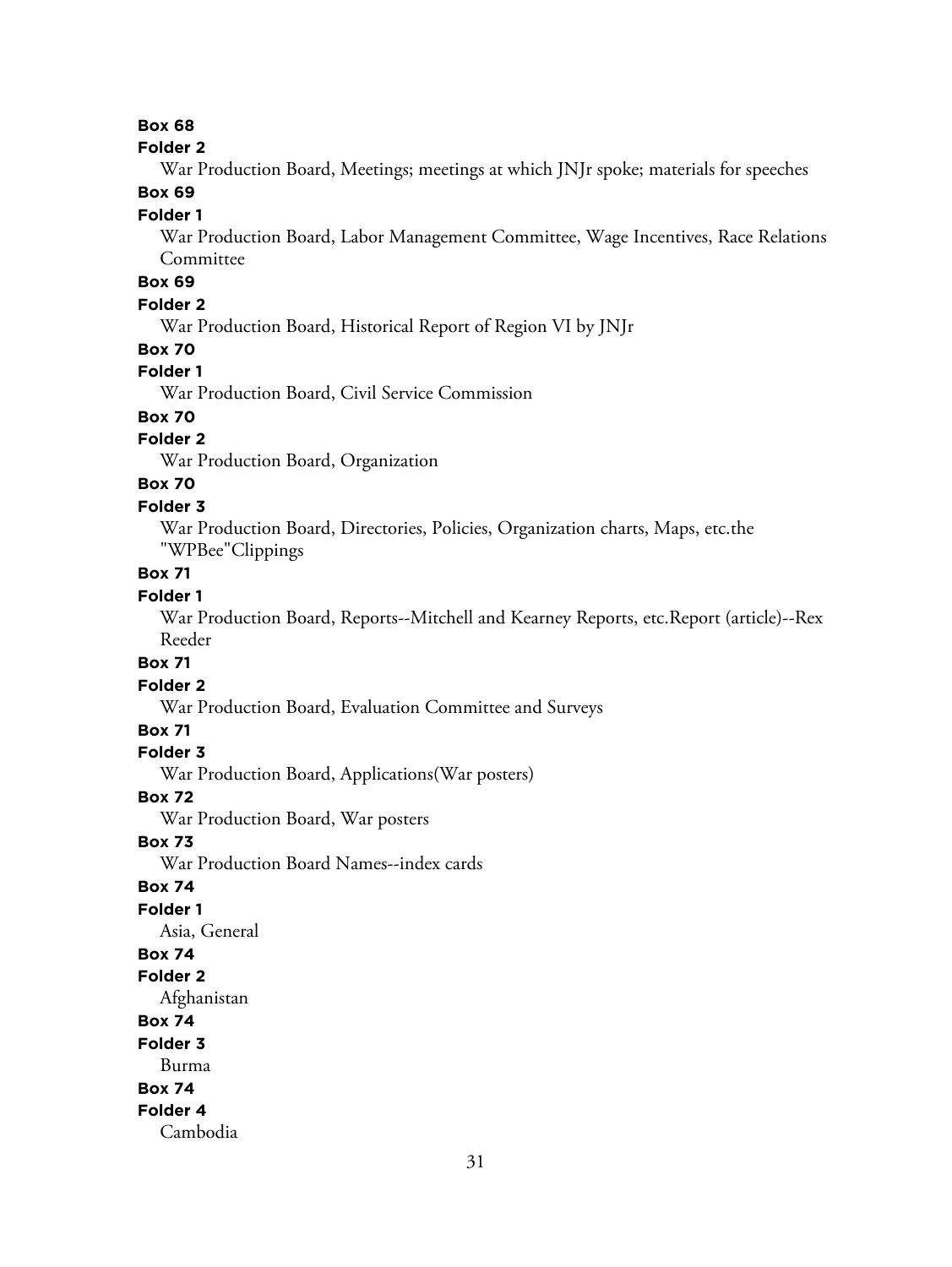**Box 74 Folder 5** Ceylon **Box 74 Folder 6** Indo-China **Box 74 Folder 7** Indonesia **Box 74 Folder 8** Japan **Box 75 Folder 1** Korea **Box 75 Folder 2** Laos **Box 75 Folder 3** Malaya **Box 75 Folder 4** Pakistan **Box 75 Folder 5** Taiwan (Formosa) **Box 75 Folder 6** Thailand **Box 75 Folder 7** Vietnam **Box 76 Folder 1-2** Vietnam **Box 77 Folder 1** Vietnam **Box 77 Folder 2** Canada, General **Box 77 Folder 3** Europe, General **Box 77**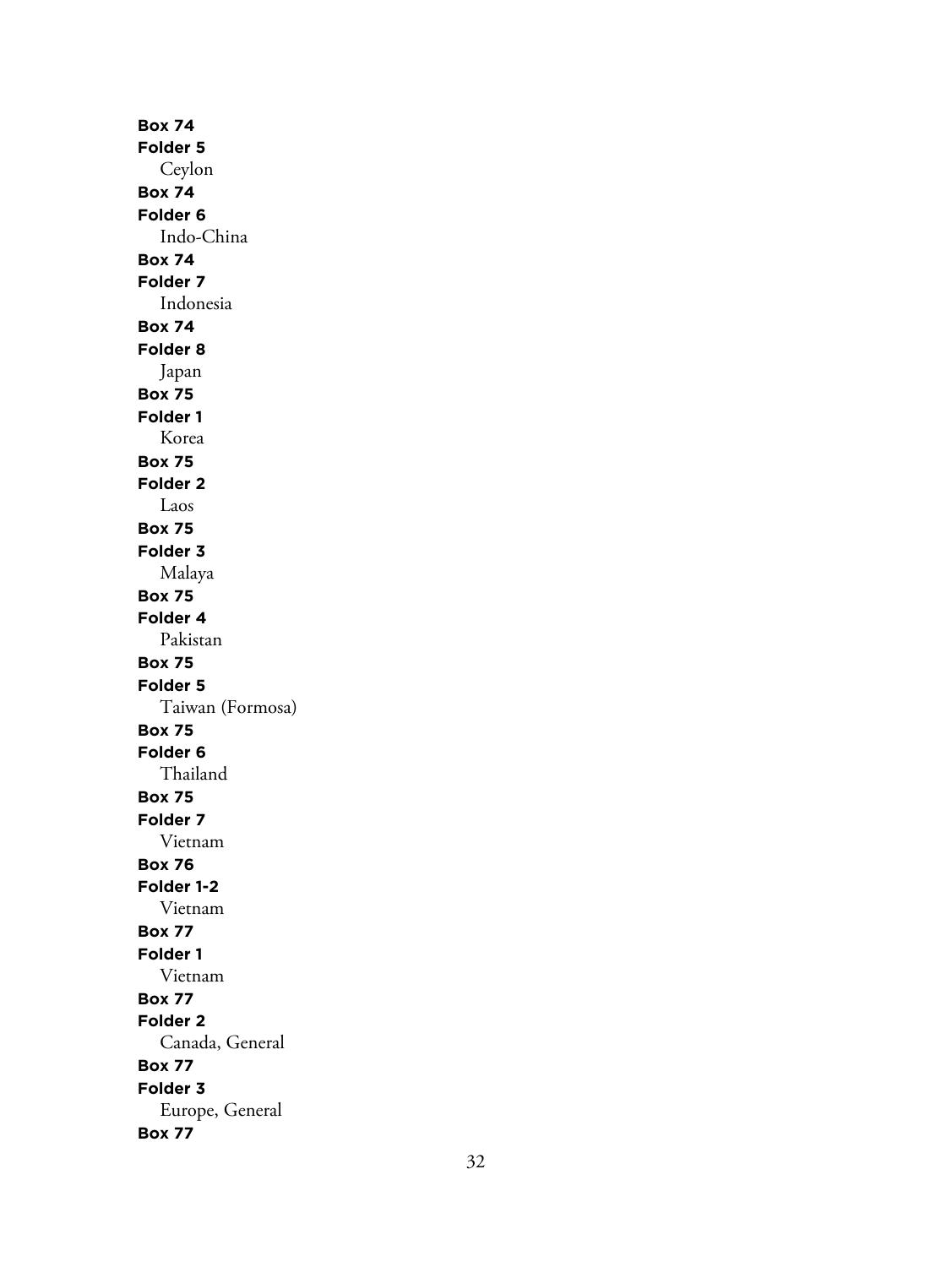**Folder 4** Austria **Box 77 Folder 5** Belgium **Box 77 Folder 6** Finland **Box 77 Folder 7-8** France **Box 78 Folder 1** Germany **Box 78 Folder 2** Hungary **Box 78 Folder 3** Italy **Box 78 Folder 4** Poland **Box 78 Folder 5** "Satellite Countries" **Box 78 Folder 6** Scandinavian Countries **Box 78 Folder 7** Spain **Box 78 Folder 8** Switzerland **Box 78 Folder 9** Yugoslavia **Box 78 Folder 10** Great Britain **Box 79 Folder 1** Puerto Rico **Box 79 Folder 2**